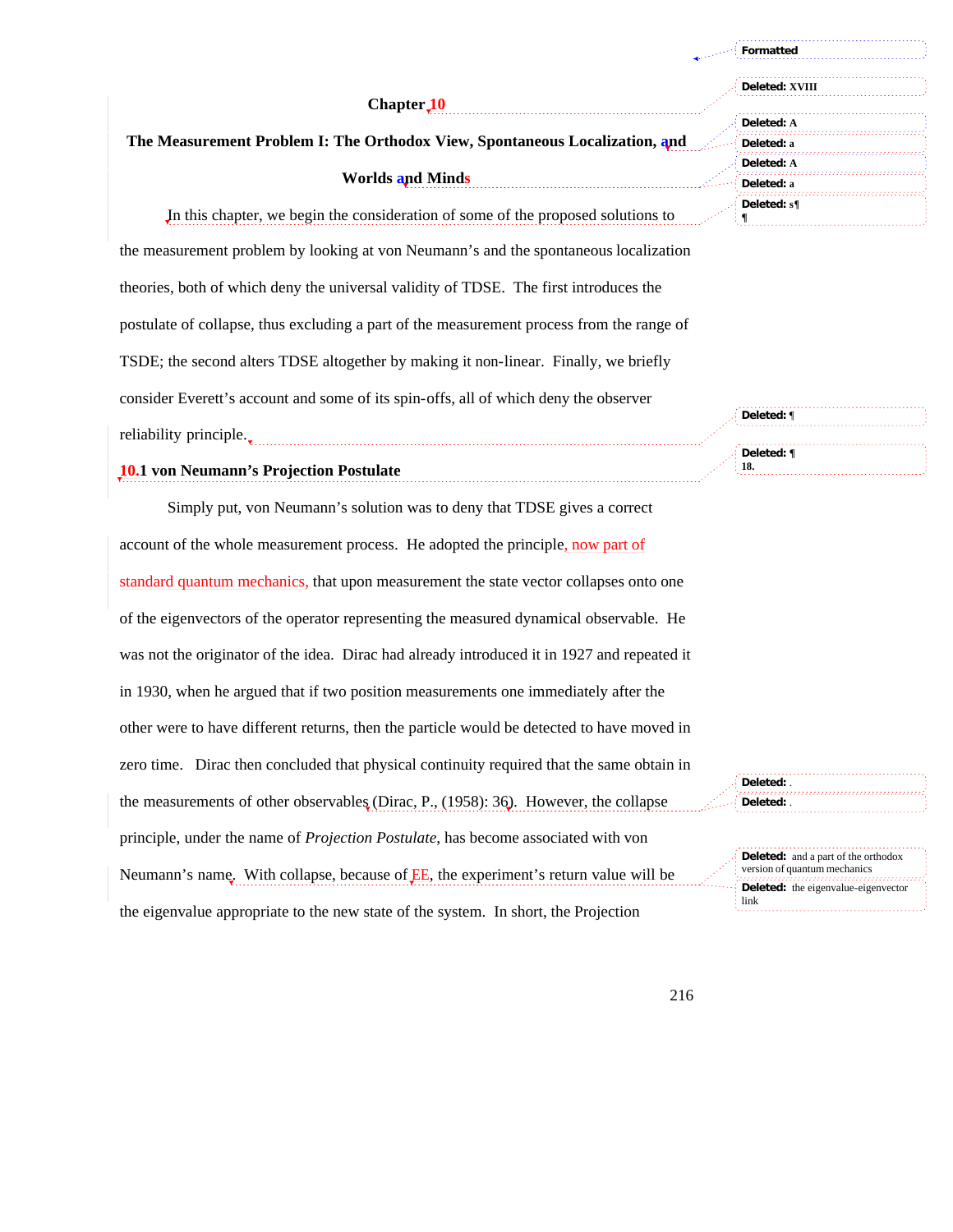Postulate guarantees that the pointer is out of superposition; then, **EE** (or better the "eigenvalue if eigenvector" part) guarantees the determinacy of the result because it

explains why we get the appropriate eigenvalue as a return.<sup>1</sup>

One might object that the introduction of the Projection Postulate merely pushes the problem one step back without really solving it unless we can say, at least, *when* (at which link in the measurement chain) collapse takes place. For example, a typical measurement involves the system S on which the measurement is performed, a measuring device D, and an observer W, characterizable in quantum mechanical terms as, say, the combination of the states of the retina, the optical nerve, and the brain. Does collapse occur at the interface of S and (D W) or (S D) and W? von Neumann produced an argument to the effect that it does not matter when in the measuring process the collapse takes place because at the end the measurement returns are the same. In other words, as far as the results of a measurement are concerned, it does not matter where the line between observed and observer system is drawn.

By using a spin-half particle for simplicity, basically, the argument runs as follows. Suppose the particle in state  $|\hat{\Gamma}_x\rangle$ , a SGZ in state  $|\chi_0\rangle$  (pointer on position 0), working order. The whole system starts in state and an observer in state  $|ready\rangle$  (eyes open, etc.). Let us also assume that D and W are in

$$
|\Psi\rangle = |ready\rangle \otimes |\chi_0\rangle \otimes \frac{1}{\sqrt{2}} (|\hat{\mathsf{T}}_z\rangle + |\hat{\mathsf{L}}_z\rangle).
$$
 (10.1.1)

<sup>1</sup> Von Neumann calls the process ruled by TDSE a "process of type 2", and one ruled by the Projection Postulate a "process of type 1".

**Deleted:** 18.

**Deleted:** the eigenvalue-eigenvector link **Deleted:**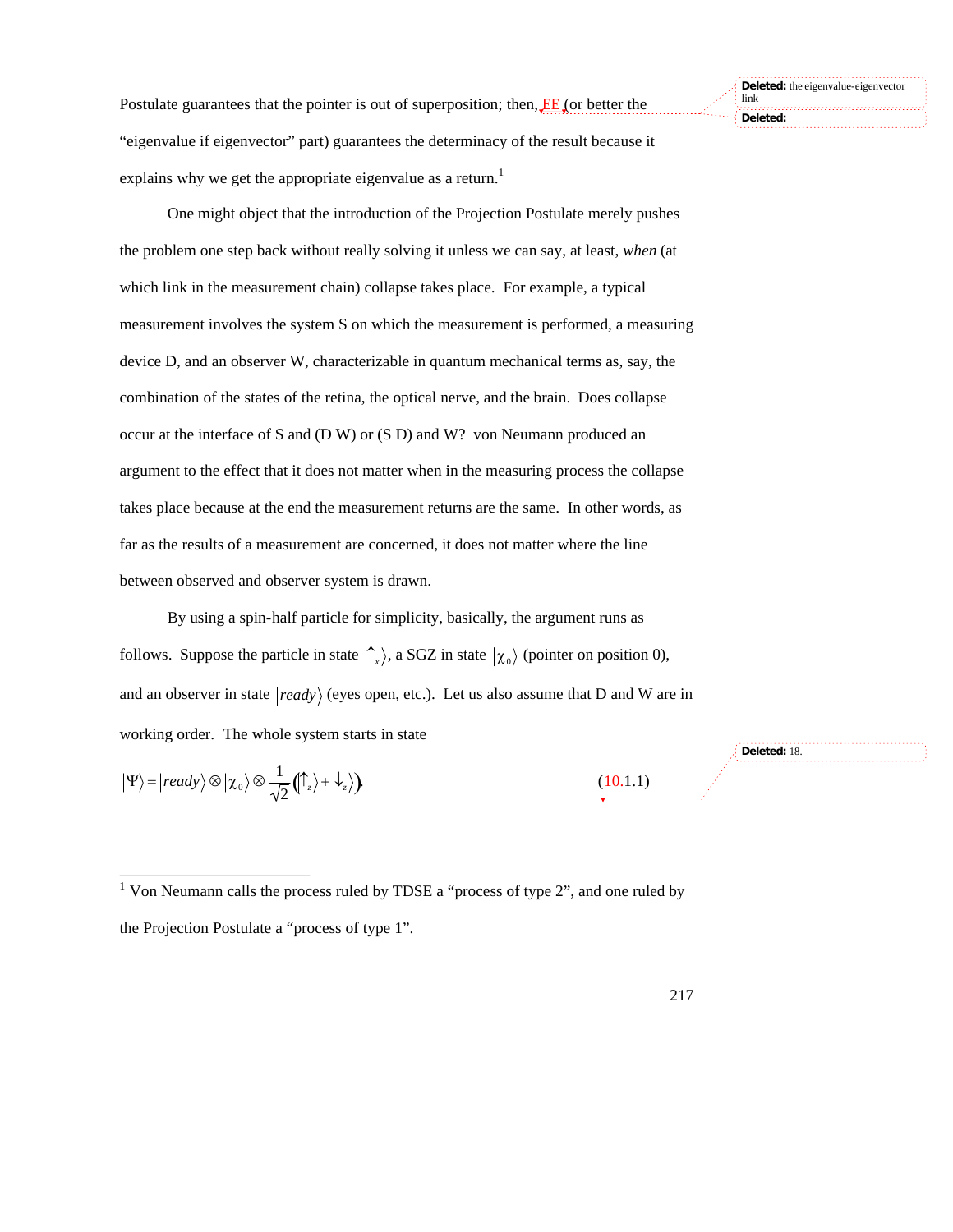from a superposition (a pure state) to a (proper) mixed state made of two states:

$$
M=\frac{1}{2}\Big|ready\rangle\otimes\Big|\chi_{+}\rangle\otimes\Big|\hat{\Gamma}_{z}\rangle+\frac{1}{2}\Big|ready\rangle\otimes\Big|\chi_{-}\rangle\otimes\Big|\psi_{z}\rangle.
$$

Since W is in working order, the mixture will evolve into

$$
M' = \frac{1}{2} |believes \hat{\uparrow}_{z} \rangle \otimes |\chi_{+} \rangle \otimes |\hat{\uparrow}_{z} \rangle + \frac{1}{2} |believes \hat{\uparrow}_{z} \rangle \otimes |\chi_{-} \rangle \otimes |\psi_{z} \rangle.
$$

Here there is no superposition: W is in a determinate state, either believin*g* that the particle's measurement returned  $S_z = 1$  *or* believing it returned  $S_z = -1$ .

Assume now that the collapse occurs when the system S+D interacts with W.

Then, first we have the entanglement of S and D and the system evolves into

$$
|ready\rangle \otimes \frac{1}{\sqrt{2}} (\chi_+ \rangle \otimes |\uparrow_z \rangle + |\chi_- \rangle \otimes |\downarrow_z \rangle)
$$
\n(10.1.4)  
\nWhen W interacts with S+D, the collapse takes place and we obtain (10.1.2), which will  
\nevolve into (10.1.3). Hence, when the collapse takes place is empirically immaterial to  
\n(10.1.3).

the measurement result.

However, as Barrett has noted, von Neumann's argument does not establish that when the collapse takes place is altogether empirically irrelevant. Indeed, *if* the collapse is taken to **represent** a physical event it seems safe to assume that when it occurs has empirical consequences. Consider the state of S+D just before W observes the D's pointer. If the collapse takes place when D interacts with S, then S+D is in the (proper) mixed state **Deleted:** be **Deleted:** 18.

$$
N = \frac{1}{2} |\chi_+ \rangle \otimes |\uparrow_z \rangle + \frac{1}{2} |\chi_- \rangle \otimes |\downarrow_z \rangle.
$$

 $(10.1.5)$ 

 $(10.1.2)$ 

 $(10.1.3)$ 

$$
\begin{array}{c}\n\text{Deleteed: 18.}\n\hline\n\end{array}
$$
\n
$$
\begin{array}{c}\n\text{Deleteed: 18.}\n\hline\n\end{array}
$$
\n
$$
\begin{array}{c}\n\text{Deleteed: 18.}\n\hline\n\end{array}
$$
\n
$$
\begin{array}{c}\n\text{Deleteed: 18.}\n\hline\n\end{array}
$$

**Deleted:** 18.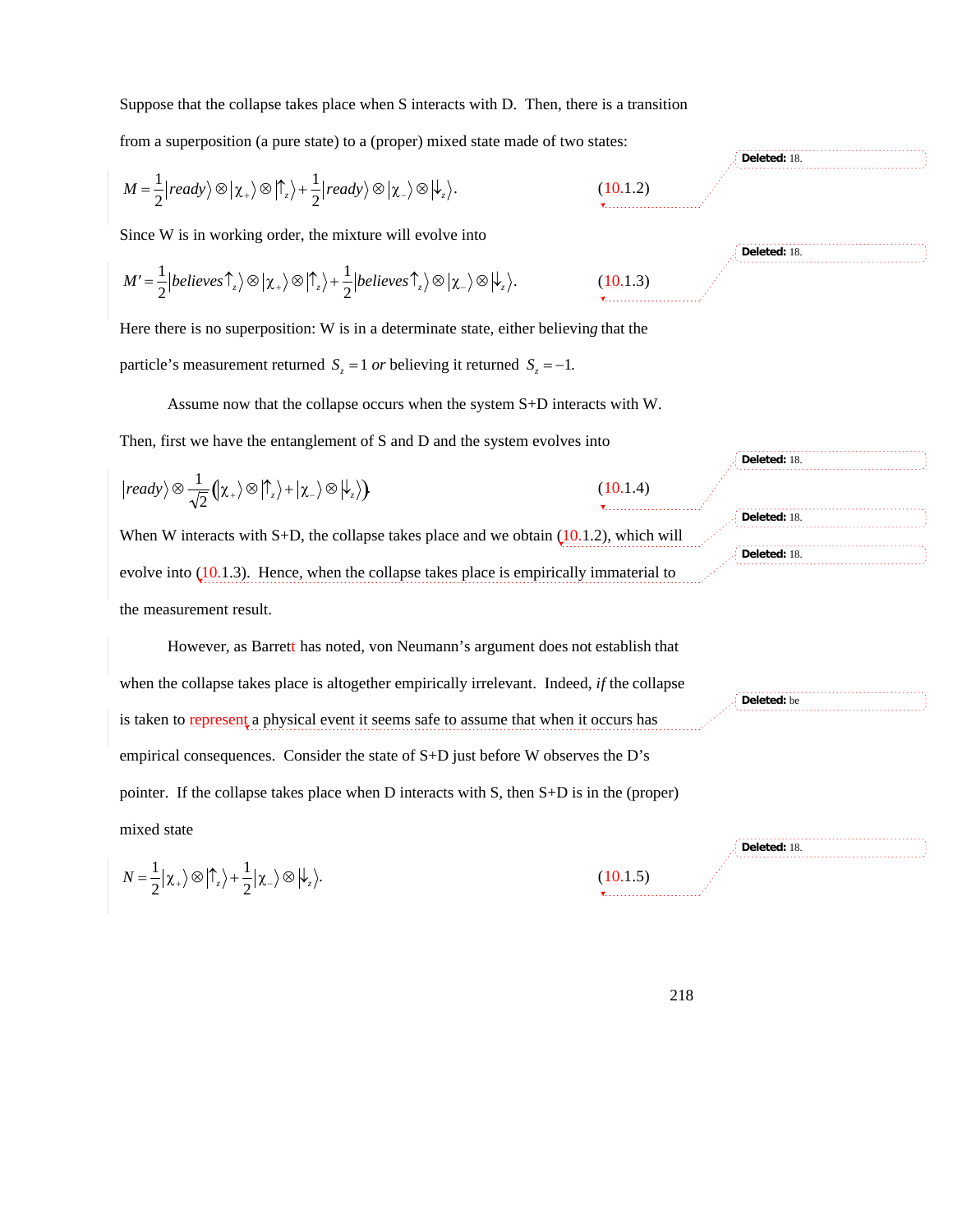By contrast, if the collapse takes place when S+D interacts with W, then S+D is in the

superposition state

| superposition state                                                                                                                                                      |          | Deleted: 18.               |
|--------------------------------------------------------------------------------------------------------------------------------------------------------------------------|----------|----------------------------|
| $ \Psi\rangle = \frac{1}{\sqrt{2}} ( \chi_+\rangle \otimes  \uparrow_z\rangle +  \chi_-\rangle \otimes  \downarrow_z\rangle).$                                           | (10.1.6) |                            |
| Although it may be practically impossible to set up an experiment distinguishing $(10.1.5)$                                                                              |          | Deleted: 18.               |
| and $(10.1.6)$ , they are not the same (Barrett, J., A., (1999): 51).                                                                                                    |          | Deleted: 18.<br>Deleted: . |
| Interestingly, quantum mechanics <i>does</i> provide an answer of sort to the question                                                                                   |          |                            |
| of when the correlation between the observed quantity and the pointer of the apparatus is                                                                                |          |                            |
|                                                                                                                                                                          |          | Deleted: 18.               |
| established, that is, when $(10.1.6)$ applies. Following Rovelli, let us define an operator                                                                              |          | Deleted: .                 |
| $M = (\uparrow_z) \otimes  \chi_+\rangle)(\chi_+   \otimes \langle \uparrow_z ) + (\downarrow_z \rangle \otimes  \chi_-\rangle)(\chi_-   \otimes \langle \downarrow_z )$ | (10.1.7) | Deleted: 18.               |
| (Rovelli, C., (1998)). One can verify that                                                                                                                               |          |                            |
| $M(\uparrow_z\rangle\otimes\vert\chi_{+}\rangle)=\vert\uparrow_z\rangle\otimes\vert\chi_{+}\rangle$                                                                      |          | Deleted: 18.               |
| $M(\downarrow_z\rangle\otimes\vert\chi_-\rangle)=\vert\downarrow_z\rangle\otimes\vert\chi_-\rangle$                                                                      |          |                            |
| $M(\uparrow_z) \otimes  \chi_{-}\rangle = 0$                                                                                                                             | (10.1.8) |                            |
|                                                                                                                                                                          |          |                            |
| $M(\downarrow_z\rangle\otimes\vert\chi_{+}\rangle)=0,$                                                                                                                   |          |                            |
| and that M is Hermitian on the space of S+D. The physical interpretation of M is clear: if                                                                               |          |                            |
| upon measuring $M$ we obtain 1, then there is the appropriate correlation between spin and                                                                               |          |                            |
| pointer, otherwise there is not. As we know,                                                                                                                             |          |                            |
| $\langle M \rangle(t) = \langle \Psi(t)   M   \Psi(t) \rangle.$                                                                                                          | (10.1.9) | Deleted: 18.               |
| Given (10.1.8), since $\langle M \rangle(t)$ is the sum of all the returns of measurements of M at time t                                                                |          | Deleted: 18.               |
| divided by the number of returns, it is also the probability that the appropriate correlation                                                                            |          |                            |
| between spin and pointer has happened at time $t$ . In short, there is a quantum mechanical                                                                              |          |                            |
| observable capable of telling us when the measurement correlation occurs.                                                                                                |          |                            |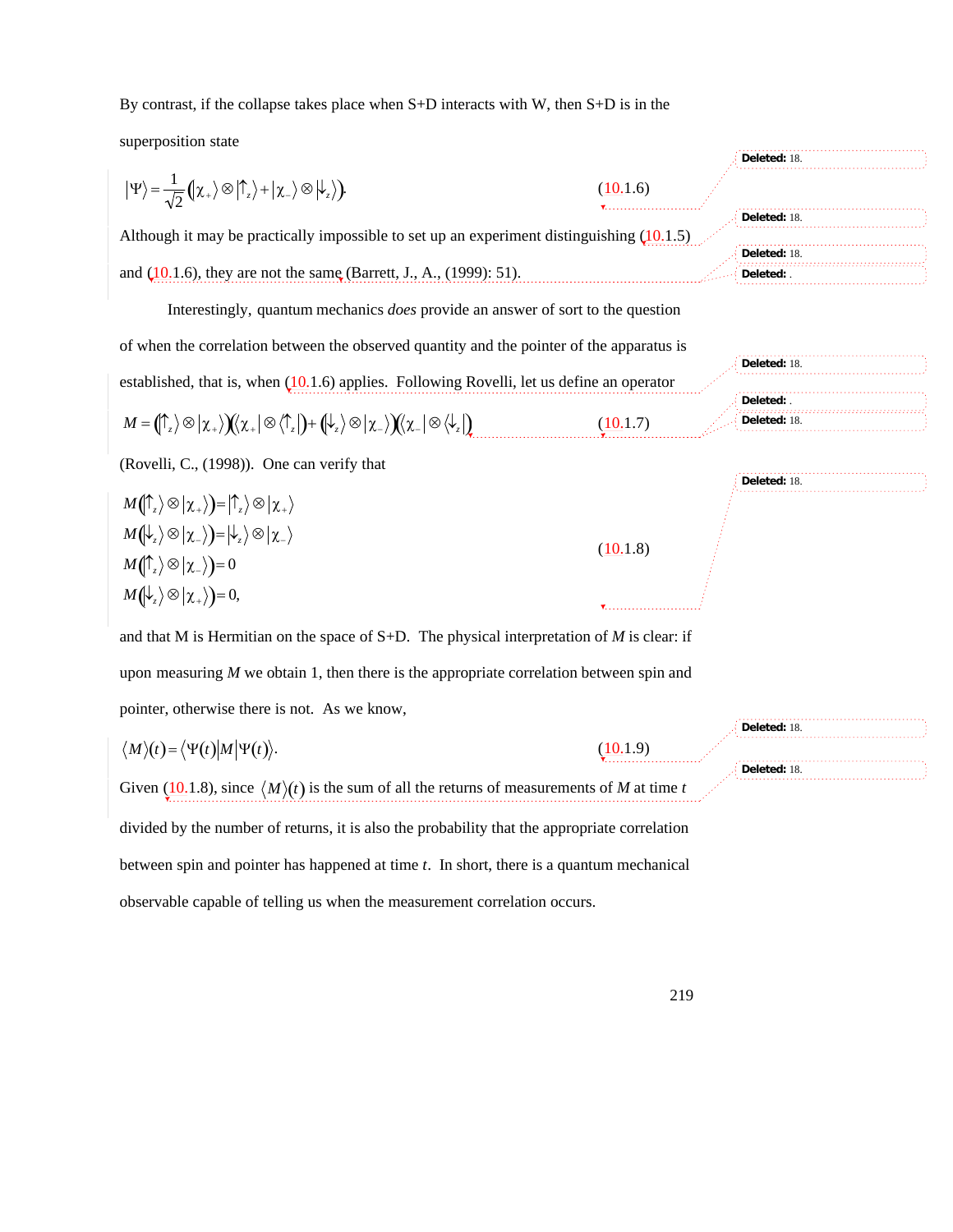Three related points should be noted. First, when  $\Psi$  is not an eigenvector of  $\hat{M}$ , appropriate expansion coefficient. Consequently, when the correlation between spin and *M* still has only two values, 0 and 1, the probability of each return being given by the pointer position is not perfect ( $\Psi$  is a superposition of eigenvectors of  $\hat{M}$ ), it looks as if the pointer is *not* between  $+$  and  $-$ , but rather at  $+$  or at  $-$  with some probability or other.

Second, and somewhat distressingly, determining *M*'s value is still a quantum mechanical measurement, with all the usual interpretive ambiguities. In particular, barring eigenvector situations, the orthodox interpretation tells us that *M* acquires values only at measurement, with the result that the measurement correlation between spin and pointer position, whose time we are trying to determine, has a time of occurrence only when *M* itself is measured.

Third, it is unclear whether the time at which the measurement correlation occurs is also the time at which measurement (and presumably collapse) occurs. Obviously, measurement correlation does not occur after measurement, but this leaves open the issue of whether it occurs before or contemporaneously with measurement.<sup>2</sup> Moreover, even if one holds that correlation and measurement, and therefore collapse, are contemporaneous, the second point above remains: *M* cannot tell us what we want because it is itself part of the problem.

<sup>2</sup> We can measure *M*, an operator on S+D space, only from the point of view of another system W that considers S+D one system. From the point of view of W, D has measured S when (10.1.6) occurs. However, from W's point of view, S's state never collapses; only the state of S+D does. These issues play a significant part in Rovelli's Relational Interpretation, of which more later.

**Deleted:** 18.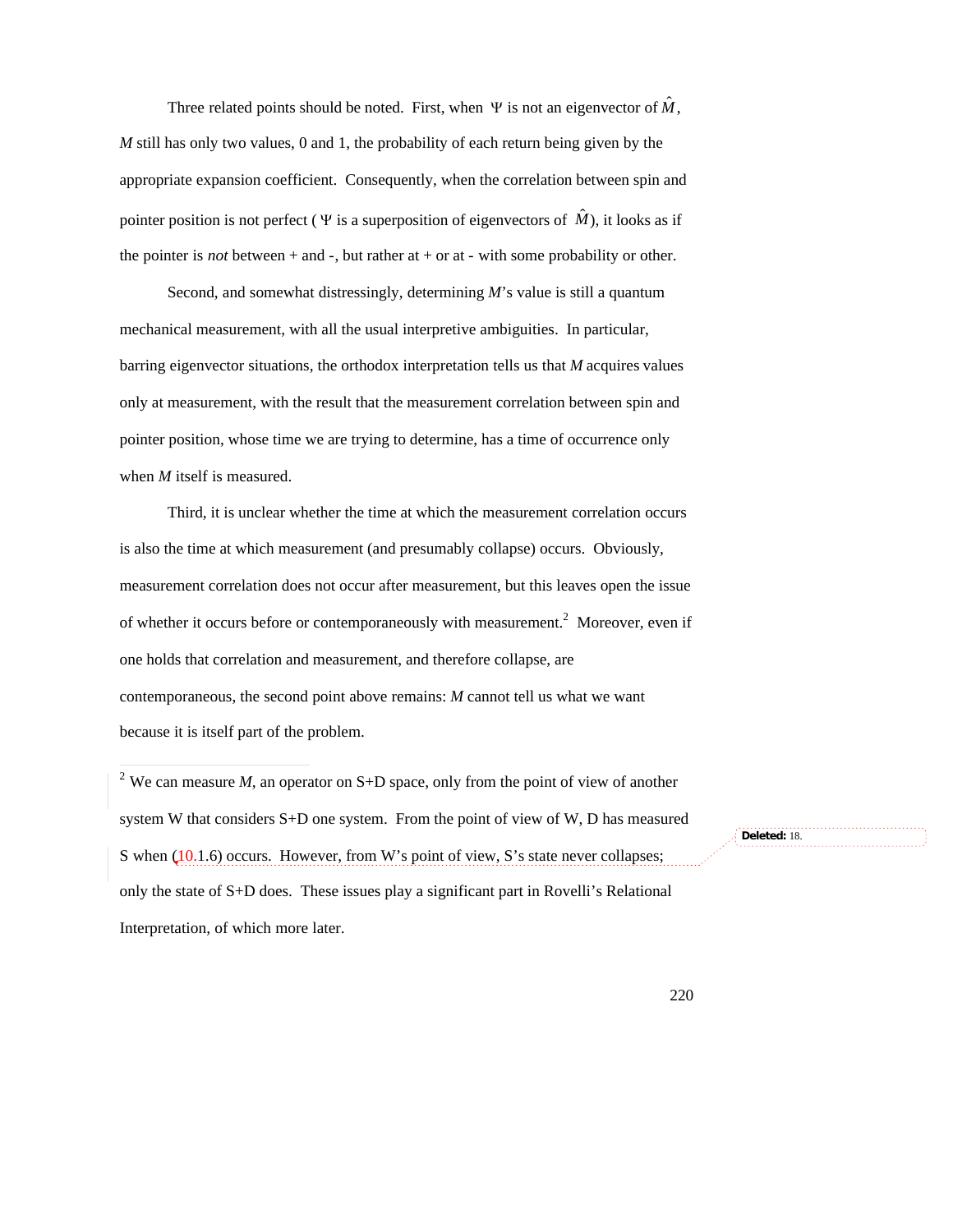There is a further problem for the Projection Postulate. As both Schrödinger and von Neumann reasonably noted, the interaction between a measuring device and a quantum system is just a physical interaction like any other: all that happens is an energy exchange within the closed system made up of the observed system and the apparatus. This is exactly what TDSE should deal with. In other words, while the Projection Postulate explains the existence and uniqueness of measurement returns, it seems at odds with TDSE. So, why is the linear dynamics suspended when a measurement occurs? Differently put, what is so special about measurement that the standard linear evolution of the state vector is suspended? Even more basically, what constitutes measurement?

von Neumann's answer is that a measurement involves a chain at one end of which is the quantity being measured and at the other end is the *observing subject*. "Experience only makes statements of this type: an observer has made a certain (subjective) observation; and never like this: a physical quantity has a certain value." Hence, science requires the acceptance of psycho-physical parallelism, the view that it "must be possible to describe the extraphysical process of the subjective perception as if it were in reality in the physical world, i.e., to assign to its parts equivalent physical processes in the objective environment, in ordinary space" (von Neumann, J., (1955): 418-19). In other words, physical science can only deal with the physical counterparts of mental phenomena, while measurement must end in a mental event not reducible to physical events. Hence, there is something in measurement, the mental event corresponding to a certain brain state, which physical science needs but cannot explain. **Deleted:** . **Deleted:** that **Deleted:** 

**Deleted:** And t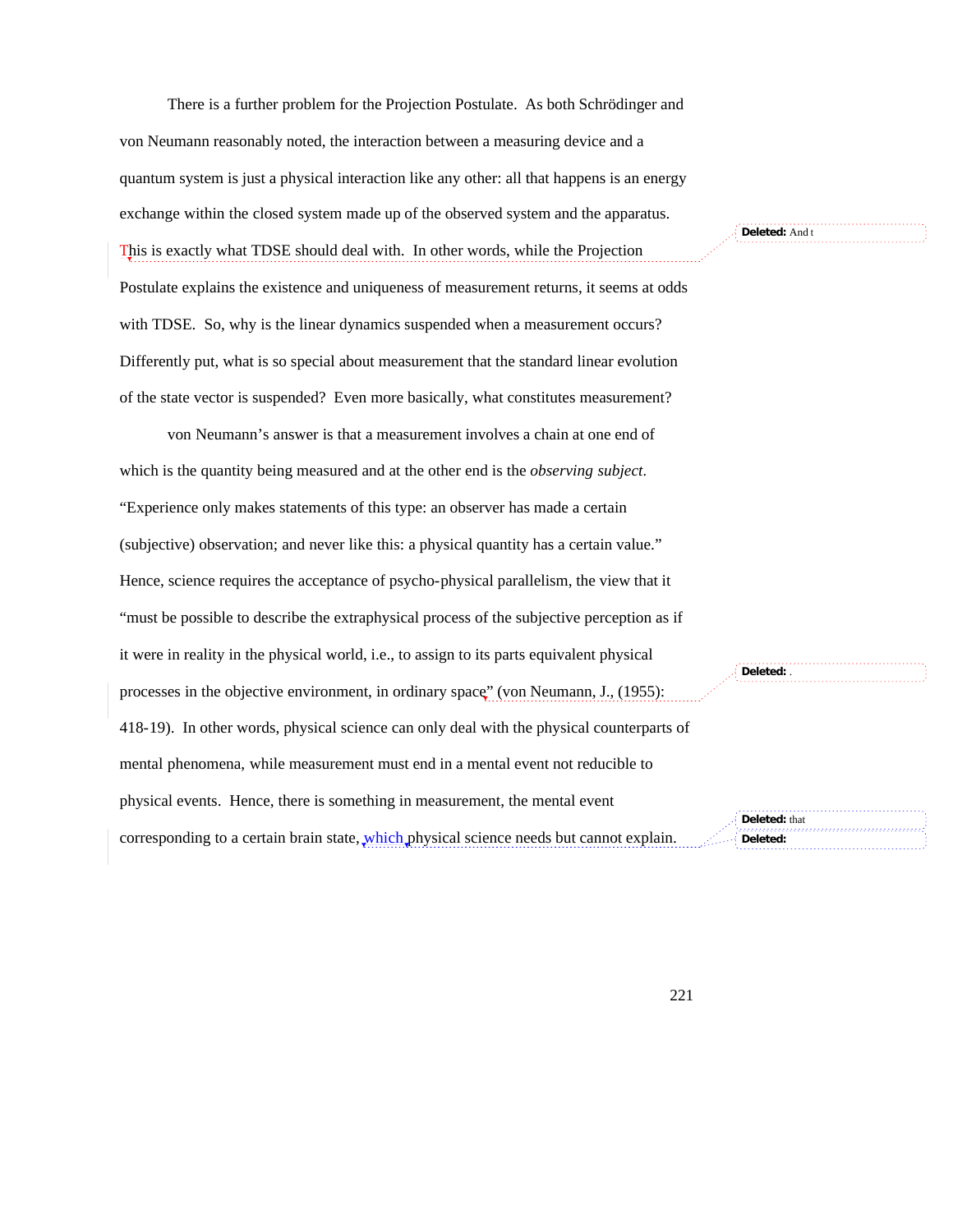Measurement is bound to retain some degree of mystery because it exists at the border

between the physical and the mental.<sup>3</sup>

# **10.2 Spontaneous Localization**

The basic idea behind the Spontaneous Localization approach is that TDSE is not quite right and has to be modified to solve the measurement problem. Since the linearity of TDSE causes troubles, in effect the modification consists in the addition of some nonlinear terms in order to eliminate the superposition of macroscopically distinct states and † to guarantee the definiteness of individual experimental outcomes. The difficulty consists in having the modified TDSE behave as the original TDSE as far as microscopic systems are concerned, but behave in the appropriately differently in the macroscopic case. Different proposals have been put forth; however, they share the view that ordinary position space, as compared to other configuration spaces, is privileged, and that the distinct states of the macroscopic apparatus, such as the possible pointer positions, must be macroscopically separate.  $\mathbf{r}$ <sub>t</sub>

Without getting into any details, we shall consider, in semi-qualitative terms, just the theory (GRW) put forth by Ghirardi, Rimini, and Weber by way of an example (Ghirardi, G. C., Rimini, A., and Weber, T., (1986)). Consider a spin-half particle in state  $\ket{\uparrow}$  going through a SGX device, and suppose we want to know whether  $S_x = \hbar/2$  or

†  $\mathcal{F}$ <sup>3</sup> The Copenhagen interpretation, as put forth by Bohr and Heisenberg, bypasses the measurement problem by forbidding the quantum–mechanical description of the measuring device in the measurement set-up. Note, then that it significantly differs from von Neumann's. The role of consciousness in quantum measurement has been emphasized by Wigner and others, as we shall see later.

**Deleted:** ¶ **Deleted:** ¶ **Exercise 18.1¶** <#>Verify (18.1.8). [Hint. Set  $\Psi_a = \big| \mathcal{T}_z \big\rangle \otimes \big| \chi_+ \big\rangle;$  $\Psi_b = \big| \downarrow_z \big\rangle \otimes \big| \chi_- \big\rangle;$  $\Psi_c = \big| \mathcal{T}_z \big\rangle \otimes \big| \chi_- \big\rangle;$  $\Psi_d = \big| \downarrow_z \big\rangle \otimes \big| \chi_+ \big\rangle$ . Remember that the tensor product of the bases in two spaces is a basis in the tensor product space]. ¶ Show that *M* is Hermitian.¶ ¶ **18.**

**Deleted:** We look at their views in

chapter xxi.

**Deleted:** .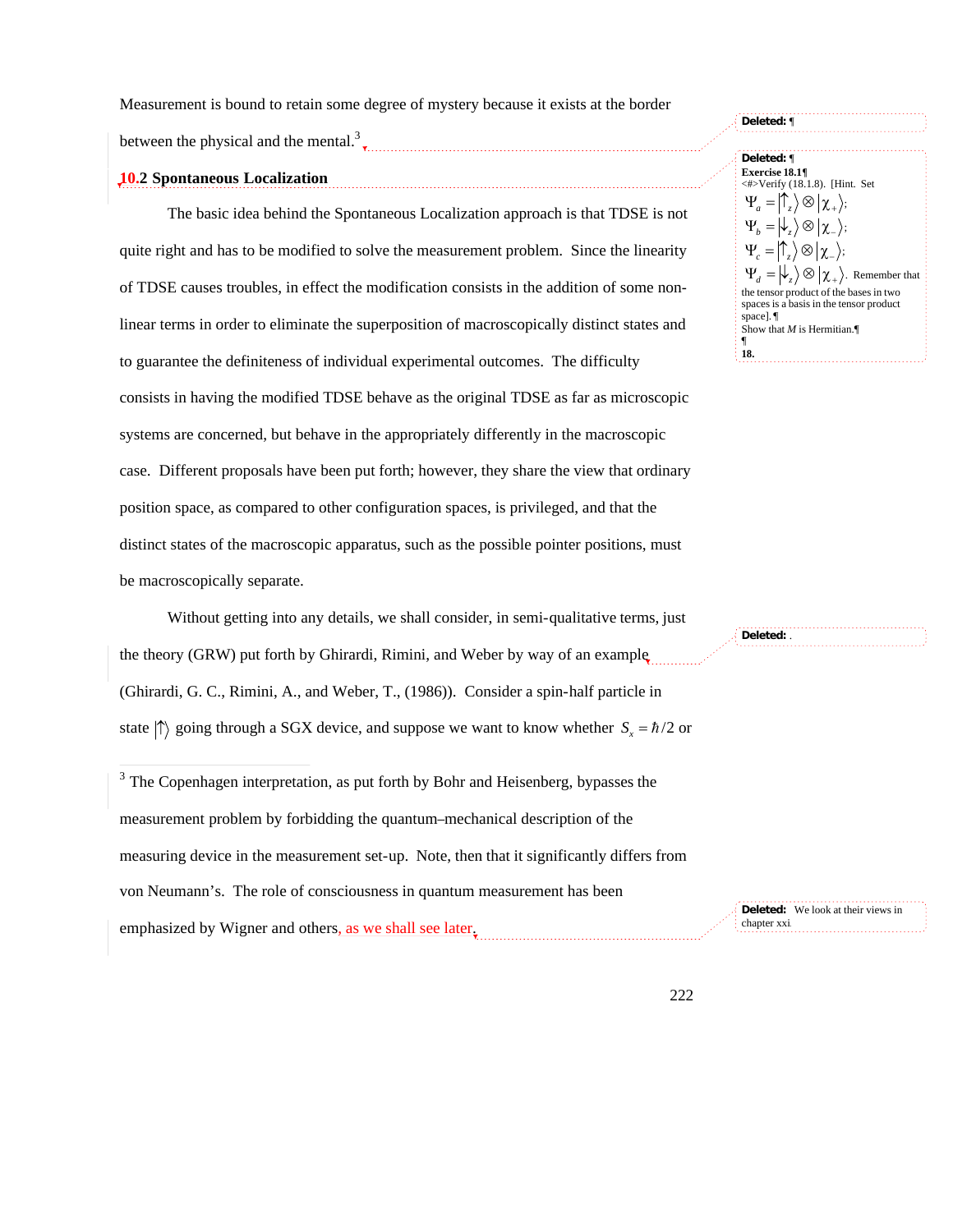$S<sub>x</sub> = -\hbar/2$ . One way to find out is to correlate the particle's x-spin component with a pointer's position. Things are set up in such a way that  $S<sub>x</sub> = \hbar/2$  is correlated with the  $\psi$  - at position -1. The wave function of the composite system, then is pointer being in state  $|\psi + \rangle$  at position +1 and  $S_x = -\hbar/2$  with the pointer being in state

$$
\big|\Psi\big>=\frac{1}{\sqrt{2}}\big|\hat{\mathbf{T}}_{x}\big>\otimes\big|\psi_{1}^{+}\big>\otimes,...,\otimes\big|\psi_{N}^{+}\big>+\frac{1}{\sqrt{2}}\big|\mathbf{L}_{x}\big>\otimes\big|\psi_{1}^{-}\big>\otimes,...,\otimes\big|\psi_{N}^{-}\big>,%
$$

where the various  $|\psi\rangle$ 's are the eigenfunctions associated with specific particle positions and *N* is the number of particles in the pointer.

GRW requires that a wave function be subject not only to TDSE but also to spontaneous localization processes in ordinary space (whence the centrality of position) in which the spread d of, say, the wave function  $|\psi_i^+\rangle$  is reduced almost to nothing.<sup>4</sup> telling us that  $S_x = -\hbar/2$ . These localizations, which although not due to measurement Then, the first addendum in (10.2.1) *de facto* disappears and we are left with the pointer place depends on two quantities, a constant  $\tau \approx 10^{15} s$  and *N*. In fact, the average time are essentially quasi-collapses, occur randomly; however, the rate at which they take average time between spontaneous collapses is very large and therefore the behavior of between localizations is given by  $\tau/N$ . Consequently, in a microscopic system, the  $\overline{4}$  But not to nothing, otherwise we would have a true orthodox collapse and the -**Deleted:** ( **Deleted:** ) **Deleted:** 18.

uncertainty in momentum would become infinite. In effect, the localization function, instead of being a Dirac delta function, with *d* an infinitesimal length, is bell-shaped: narrow enough ( $d \approx 10^{-7}$ *m*) to produce, as far as experiment goes, effects † uncertainty. indistinguishable from a true collapse, and wide enough to avoid too much momentum

**Deleted:** d-

**Deleted:** 18.

223

 $(10.2.1)$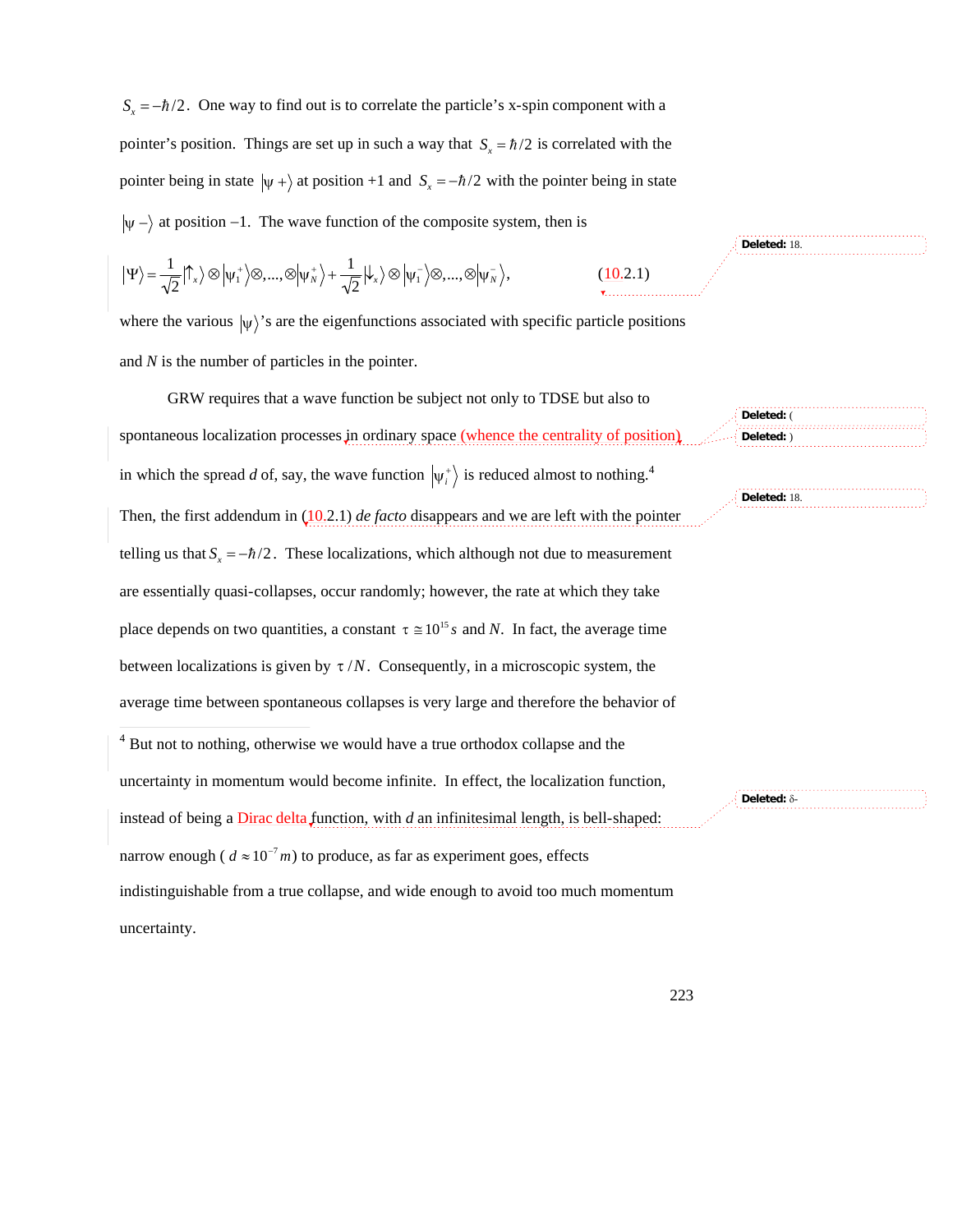the wave function for all practical purposes is governed by TDSE. However, when macroscopic systems are involved,  $N \approx 10^{20}$ , and therefore the rate of collapse will be time to be detected. Moreover, it turns out that if a macroscopic superposition in state high, with the result that the state of macroscopic superposition will exist for too short a  $\Psi = \sum_i c_i \psi_i$  collapses following GRW, the probability that it will collapse onto  $\psi_i$  is  $|c_i|^2$ ,

as the reduction postulate of the standard interpretation requires.<sup>5</sup>

Although GRW is clear and completely physicalistic *(there is no appeal to* conscious observers as von Neumann's theory), it has some problems. As spontaneous localization theory cooks up TDSE to obtain the desired outcomes mimicking standard collapse, one's first impression is that such theory is *ad hoc*. However, perhaps such criticism is somewhat unjustified, since such a procedure is rather common. For example, Newton obtained the law of universal gravitation by cooking it up so that together with his laws of mechanics he would be able to obtain Kepler's laws about planetary motions. The GRW procedure is similar. Of course, with law of universal gravitation eventually one could also calculate the paths of comets, about which Kepler's laws are silent. Similarly, SL theories provide both a border between the microscopic and the macroscopic world and a physical mechanism for the emergence of a definite

-

**Deleted:** painfully **Deleted:** seems *prima facie*

**Deleted:** , with

**Deleted:** orbits **Deleted:** 

<sup>&</sup>lt;sup>5</sup> New varieties of SL have been advanced which have been made relativistic and which substitute the random localizations with continuous localization. For a mathematical analysis of the various SL theories, see Home, D., (1997): 97-116, and Omnès, R., (1999): 248-56.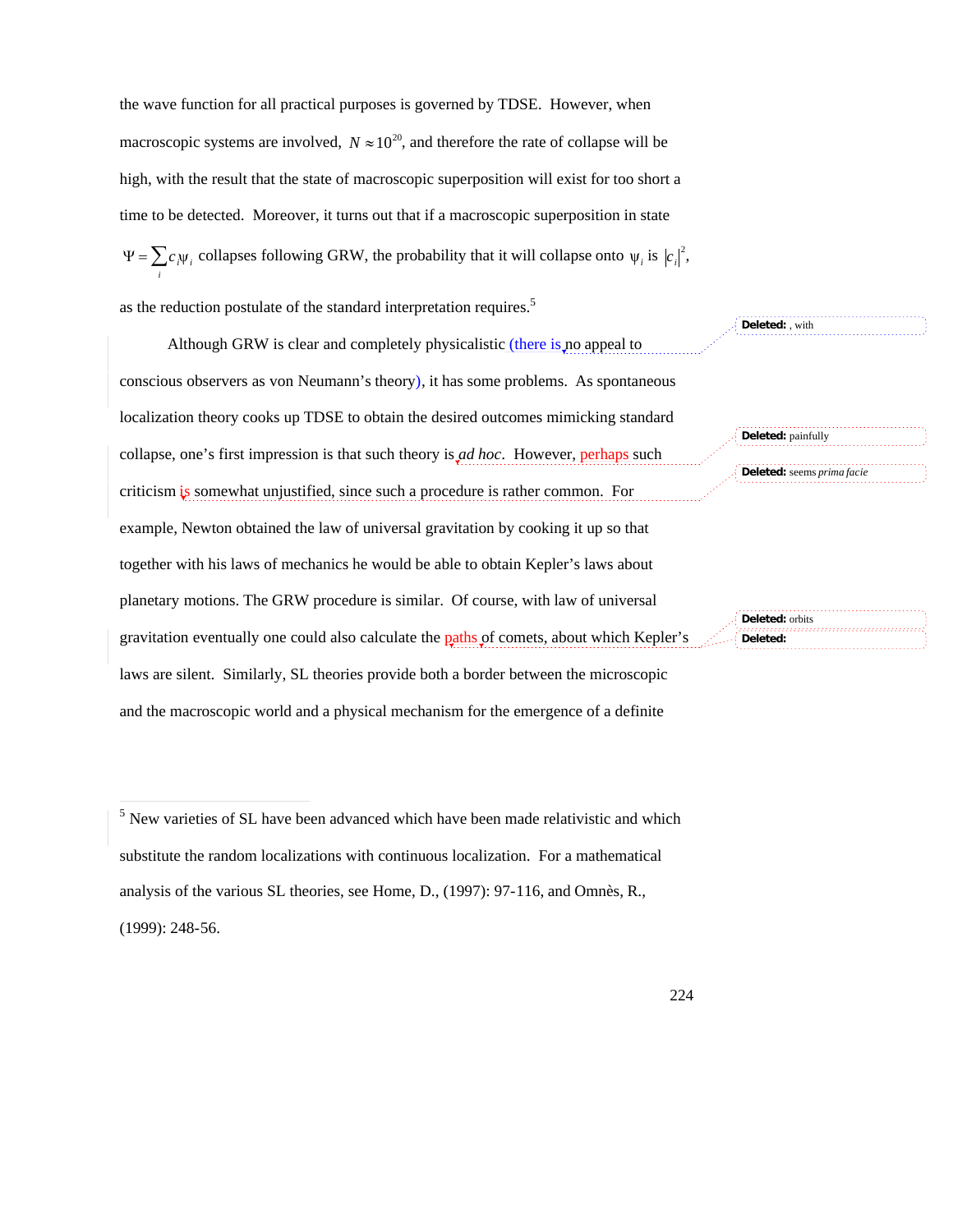return in a single experiment. As such, they are both explanatory and (in principle) experimentally falsifiable.

However, there are more serious difficulties. Part of the outcome of the quasicollapses is to eliminate interference, the very thing that we know decoherence, a process we shall consider in the next chapter, does for all practical purposes. But, Omnès has argued, decoherence time is much shorter than that required by spontaneous localization, and consequently a principle of economy intimates that at least at this stage of the measurement process spontaneous localization is unneeded (Omnès, R., (1999): 250-55). Still, decoherence can at most produce improper mixtures, perhaps one could say that decoherence triggers the much slower spontaneous localization that produces the proper mixture required for measurement outcomes.<sup>6</sup> †

# **10.3 Everett's Universal Wave Function Approach**

-

One of the ways to avoid the measurement problem is to deny the observer's reliability principle and hold that when it seems to us that the pointer is at a certain position and nowhere else we are in fact, at least to some extent, deluded. There are several versions of this approach, but all of them can be traced back to Everett's views, and therefore it is to these that we now briefly turn.

Typically, quantum mechanics predicts that various alternatives, with associated probabilities, are possible. Everett developed the idea that allowing the simultaneous existence of all these alternatives can be used to render quantum mechanics with EE and †

 $6$  For a more technical (but still readable) criticism questioning whether SL theories can really account for all types of measurement, see Albert, D. Z., and Vaidman, L., (1988); Albert, D. Z., (1992): 92-111.

## **Formatted:** Indent: First line: 0.5" **Deleted:** . **Deleted:** ¶

A further difficulty is that it is far from clear whether SL theories can really account for all types of measurement. Albert and Vaidman have come up with the following scenario. (Albert, D. Z., and Vaidman, L., (1988); Albert, D. Z., (1992): 92-111). Consider the SGX example described above with one crucial difference: instead of pointers, we have two locations A and B on a fluorescent screen lighting up when one of the particles coming out of the SGX device hits it. Let us now follow the particle and see whether GRW delivers an experimental outcome, that is, the appropriate correlation between the value of  $S_x$  and the lighting up at A or B. Let us proceed step by step. ¶ First step: the particle is in flight between SGX and the screen. Since *N*=1, the system's evolution is effectively described by TDSE, and therefore GRW's mechanism for mimicking collapse does not kick in yet, as it were. ¶ Second step: the particle hits the screen and it kicks some of the electrons of the fluorescent atoms into excited orbitals. Then, the state of the system is given by the superposition¶  $|\Psi\rangle = \frac{1}{\sqrt{2}} |\hat{\Gamma}_x\rangle \otimes |A\rangle$  $\frac{1}{2}$  $\ket{\uparrow_x}\otimes\ket{A}\otimes\ket{e_1^*\otimes},$  $+\frac{1}{\sqrt{2}}|\downarrow_{x}\rangle\otimes|B\rangle$  $\frac{1}{2}$   $\ket{\downarrow}_x\otimes \ket{B}\otimes \ket{e^-_1}\otimes,...,\otimes$  $(18.2.2)$ where  $|A\rangle$  indicates that the particle is at  $|e_{i+1}\rangle$ ,...,  $|e_N\rangle$  are the states of the A,  $|e_1\rangle$ , ...  $|e_i\rangle$  are the states of the fluorescent electrons near A,  $|B\rangle$   $|B\rangle$ † indicates that the electron is excited, and indicates that the particle is at B, fluorescent electrons near B,  $|e^+\rangle$   $|e^+\rangle$ wave function of electron  $e_i$  undergoes  $+ \sqrt{1}$ finally  $|e^{-}\rangle$  indicates that the electron is spread is  $d \approx 10^{-7} m$ . Will this be<br>sufficient to make one of the two adden at ground state. Suppose now that the the states of the electrons are localization, that is, suppose that its  $\frac{1}{2}$  in terms of energy levels, the question is sufficient to make one of the two addenda in (18.2.2) *de facto* equal to zero? Since distinguished not in terms of position, but **Deleted: 18.** ... [1]

ioa: maro negative, since the distance between and distance between and distance between and distance between and distance

**Deleted:** wave **Deleted:** 

† 1940)<br>1950 – Paris

†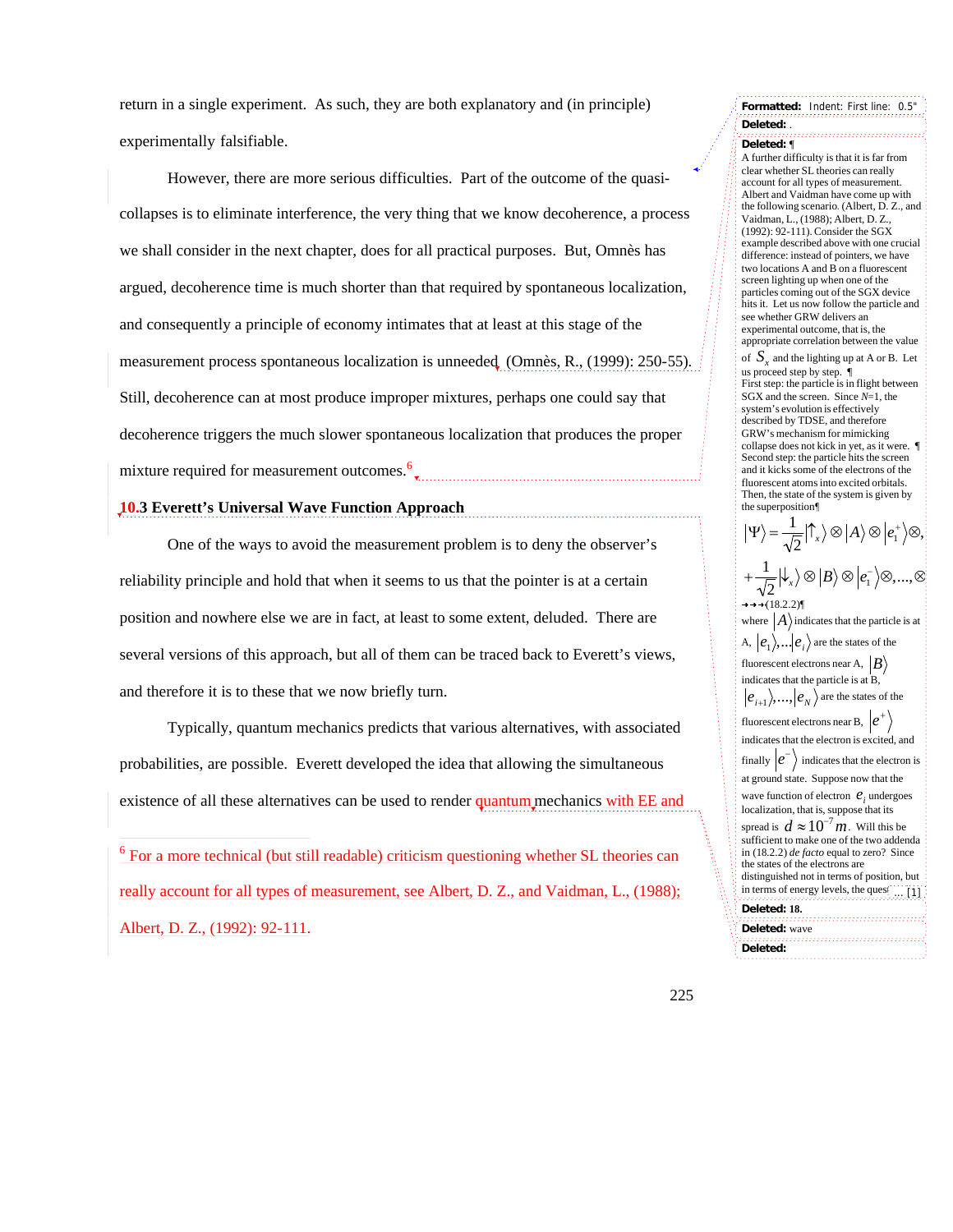without collapse compatible with experience.<sup>7</sup> In effect, he tried to eliminate the collapse postulate from quantum mechanics and explain the empirical predictions of the theory as *subjective* representations of observers who are treated as ordinary physical systems. The result, Everett claimed, is a "novel situation in which the formal theory is objectively continuous and causal while subjectively discontinuous and probabilistic" (Everett, H., (1973): 9).

The basic idea is to consider quantum mechanics as providing the physics for every isolated system, whether it includes an observer or not. As we know, this runs immediately into the measurement problem, symbolized by

$$
|\Psi'\rangle = \sum_{i} c_i |\psi_i\rangle \otimes |\chi_i\rangle.
$$
 (10.3.1)

Everett thought that one could avoid the problem by appealing to the notion of *relative state*. He conceded that after measurement only the total system S+D is in a definite

 $\overline{7}$  The antecedent of this idea can be found in Schrödinger: "The idea that they be not alternatives but *all* really happen simultaneously seems lunatic [to the quantum theorist], just *impossible*. He thinks that if the laws of nature took *this* form, let me say, a quarter of an hour, we should find our surroundings rapidly turning into a quagmire, or sort of featureless jelly or plasma…It is strange that he should believe this. For I understand he grants that unobserved nature does behave this way—namely according to the wave equation (Quoted in Barrett, J., A., (1999): 63). Schrödinger thought that TDSE is all one needs if one is ready to abandon the preconceptions that we observe particles and not waves. Alas, the idea does not really work because typically wave packets spread. In the remainder of this chapter, we often follow Barrett's discussion.

**Deleted:** .

**Deleted:** wave **Deleted:** 

**Deleted:** 18.

**Deleted:** . **Deleted:**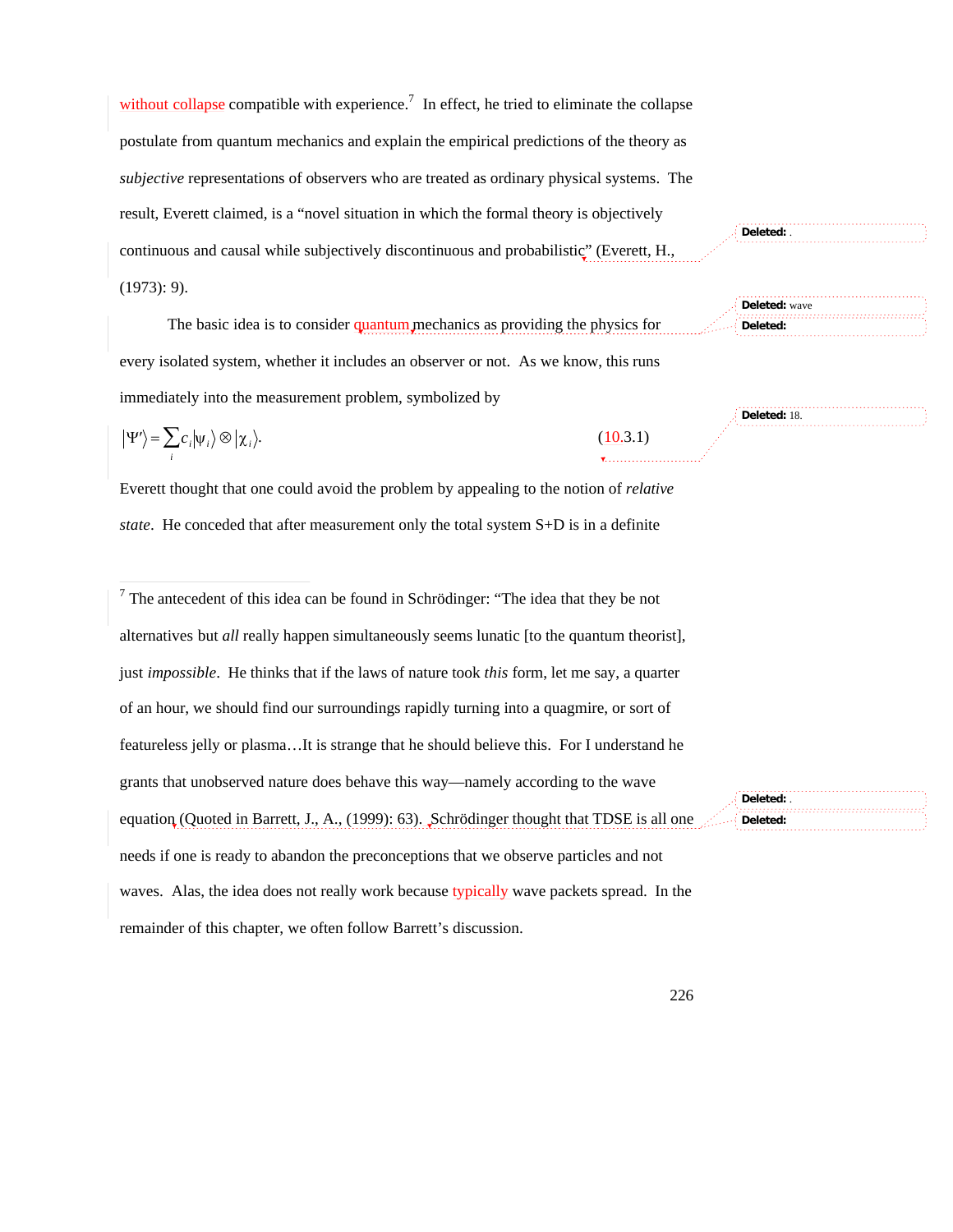quantum state, and consequently there is no absolute matter of fact about D's states. However, Everett noted, it is possible to attribute to D the state  $|\chi_i\rangle$  relative to state  $|\psi_i\rangle$ † † individual physical system throughout the measurement process, its state splits into of S, state  $\ket{\chi_2}$  relative to state  $\ket{\psi_2}$  of S, and so on. So, while the observer D is one different simultaneously existing branches, each representing "a different outcome of the measurement and the *corresponding* eigenstate of the object-system state" (Everett, H., (1957) in De Witt, B., and Graham, N., (eds.) (1973): 146).

Of course, D has no inkling of the fact that what he experiences is just a relative matter of fact, but Everett thought that this problem could be overcome. For, he claimed, arguments to the effect

that the world picture presented by this theory is contradicted by experience, because we are unaware of any branching process, are like the criticism of the Copernican theory that the mobility of the Earth is a real physical fact is incompatible with the common sense interpretation of nature because we feel no such motion. In both cases, that argument fails when it is shown that the theory itself predicts that our experience will be what it is in fact (Ibidem,  $146-47$ ).

However, Everett was not forthcoming with the theoretical explanation for the belief that we do not experience relative matters of fact. In fact, his explanations, such as they are, are relegated in two footnotes in the two papers in which he presented his position. As far as one can make out, he seems to have thought that our inability to be aware of the splitting process (namely, be aware of the other relative states) is due to "the lack of effect of one branch on another" (Ibidem, 147). What he had in mind when he used the

**Deleted:** .

**Deleted:** .

**Deleted:** .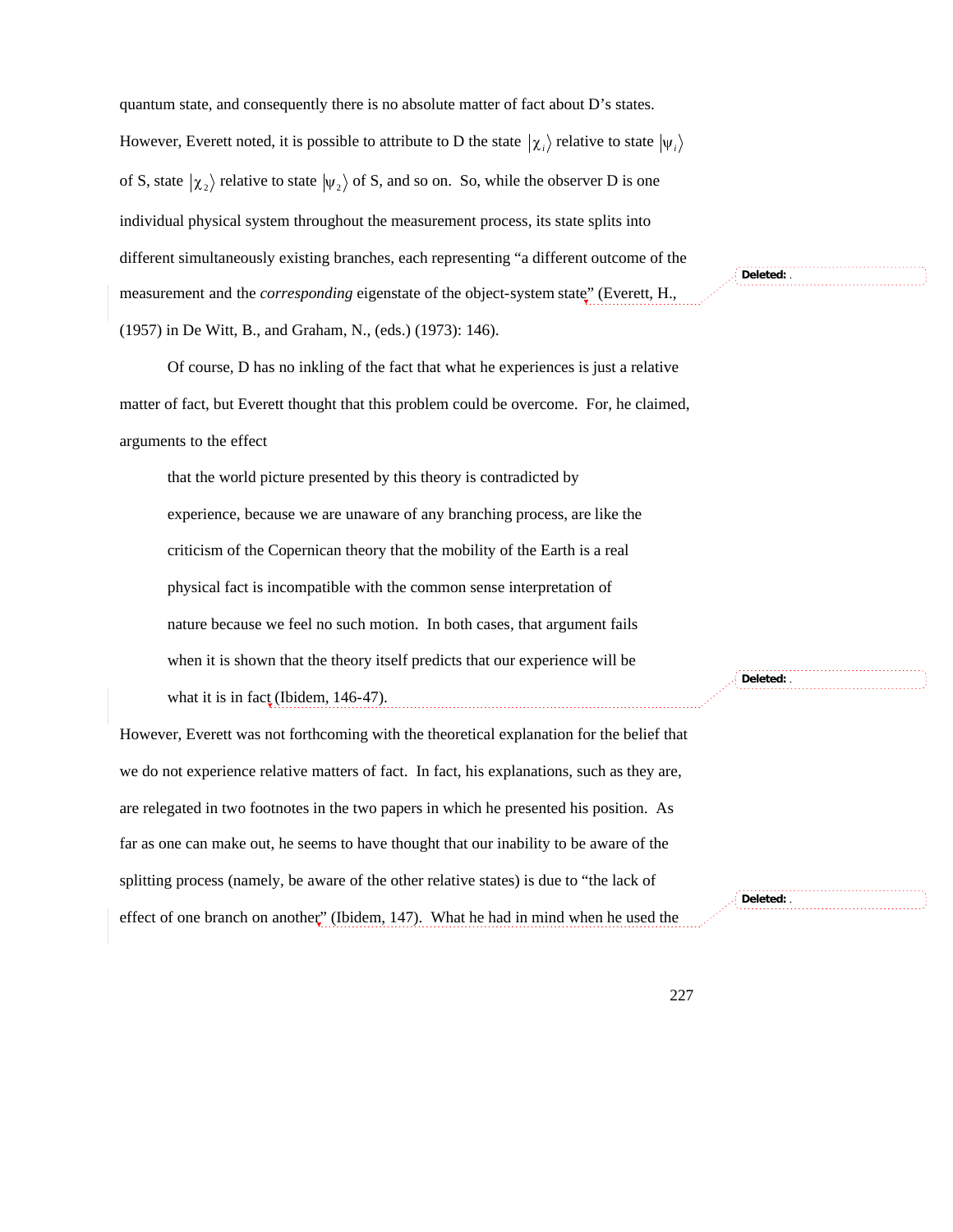word "effect" is far from clear. Obviously, it would seem that physical influence among branches is impossible; however, the branches are connected because the final system S+D is a pure state rather than a mixed state and therefore it allows interference effects among the state components. Ultimately, because of its lack of detail Everett's interpretation falls short, or, more charitably, stands in need of clarification and development.<sup>8</sup> In effect, two main ways of developing Everett's idea have emerged: one interprets the different branches of the universal wave function as literally referring to different worlds; the other associates the branches to correspond with a mind having certain beliefs. Both accept EE.

**10.4 The Many-Worlds Interpretation**

DeWitt thought that the best way of understanding Everett's ideas is by assuming that every element of the superposition  $(10.3.1)$  describes a real world.<sup>9</sup> In other words, while the universal function describes the global state of the universe, each element of the superposition describes a local state, a world. So,  $(10.3.1)$  describes *i* worlds, all existing simultaneously, in each of which D registers a determinate measurement return. Of course, the nature of the elements of the superposition depends on the choice of basis, and therefore there are bases in which D does not obtain determinate measurement

<sup>8</sup> For an extensive analysis, see Barrett, J., A., (1999): ch. 3.

 $9$  DeWitt, B., (1971). Whether this corresponds to Everett's views, is unclear. On the one hand, Everett explicitly claimed that the observer is one physical system throughout the measuring process, which would seem to rule out the many worlds interpretation. On the other hand, however, he did not criticize the many worlds interpretation as a misrepresentation of his own views.

| $\frac{1}{2}$ Deleted: ¶<br>18. |                                     |
|---------------------------------|-------------------------------------|
|                                 | Formatted: Indent: First line: 0.5" |

**Deleted:** 18.

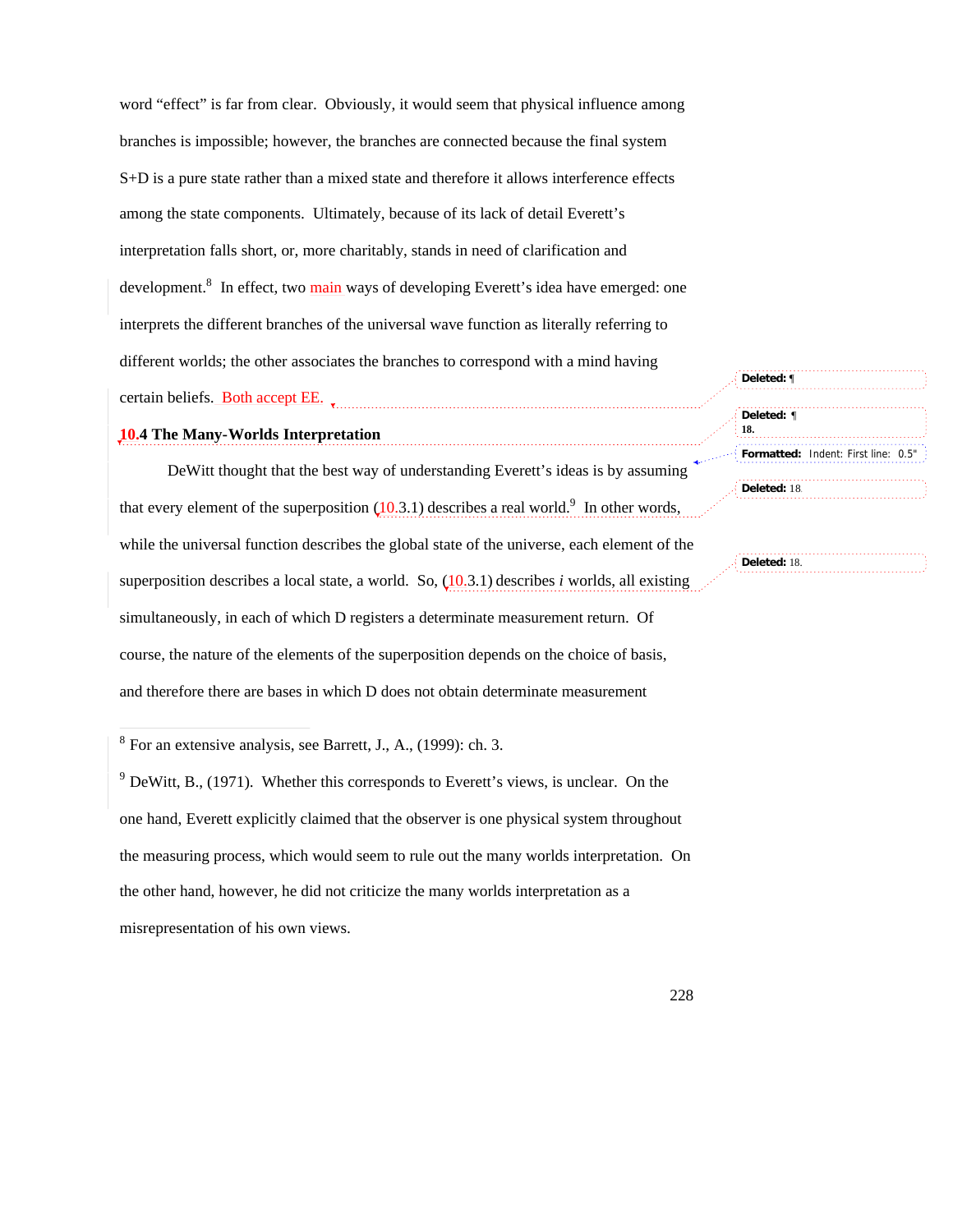returns. In other words,  $|\Psi'\rangle$  in (10.3.1) could be expanded in an infinity of different restriction that the expansion basis be such that D does have a determinate reading in ways, depending on the choice of basis (observable). However, one can impose the each world. In other words, although mathematically all bases are the same, one may assume that physically they are not: there are preferred bases in which the pointers of measurement devices do point, and observers do record that. In sum, the evolutionary law of the universe is given by TDSE, there is no collapse, and the experience of determinate results is explained by the splitting of the universe into a myriad of worlds, one for each measurement or "quantum transition." To obtain a kind of visual representation of the many-worlds interpretation, we can use figure 2 in chapter 8, where the branches of the tree represent each a world as it goes through time.

The many worlds interpretation has been criticized on several grounds. To many, the exuberant ontology it entails seems unduly extravagant and seriously guilty of multiplying entities without necessity. However, one might retort that the multiplication of worlds buys fundamental ontological simplification in that the collapse rule is eliminated. Simplicity, one might argue, is to be sought in fundamental principles, not in the number of derivative items a theory holds to exist. In fact, one might even welcome the ontological bounty the theory envisages on the theological ground that being is good. Still, it is incumbent on DeWitt to explain when the multiplication of worlds occurs. DeWitt claims that it occurs when "measurement-like interactions" and "quantum transitions" take place. However, he does not tell us what counts as a measurement-like interaction or a quantum transition, although from the claim that the latter takes place "on every star" one can reasonably infer that it does not involve observation (DeWitt, B.,

**Deleted:** 1 **Deleted:** .¶ ¶ ¶ ¶ **<sp><sp>**¶ **<sp><sp><sp><sp>**¶ ¶ **<sp><sp><sp><sp>**¶ ¶ **<sp>**¶ ¶ ¶ **<sp>**¶ ¶ **Figure 1**¶ If we focus on successive spin-half measurements on the particles of an ensemble, at each measurement the world splits into two copies, one in which the return is +1 and one in which it is –1. The **Deleted:** (for example, the lowest branch in which the measurement outcome is always –1)

**Deleted:** .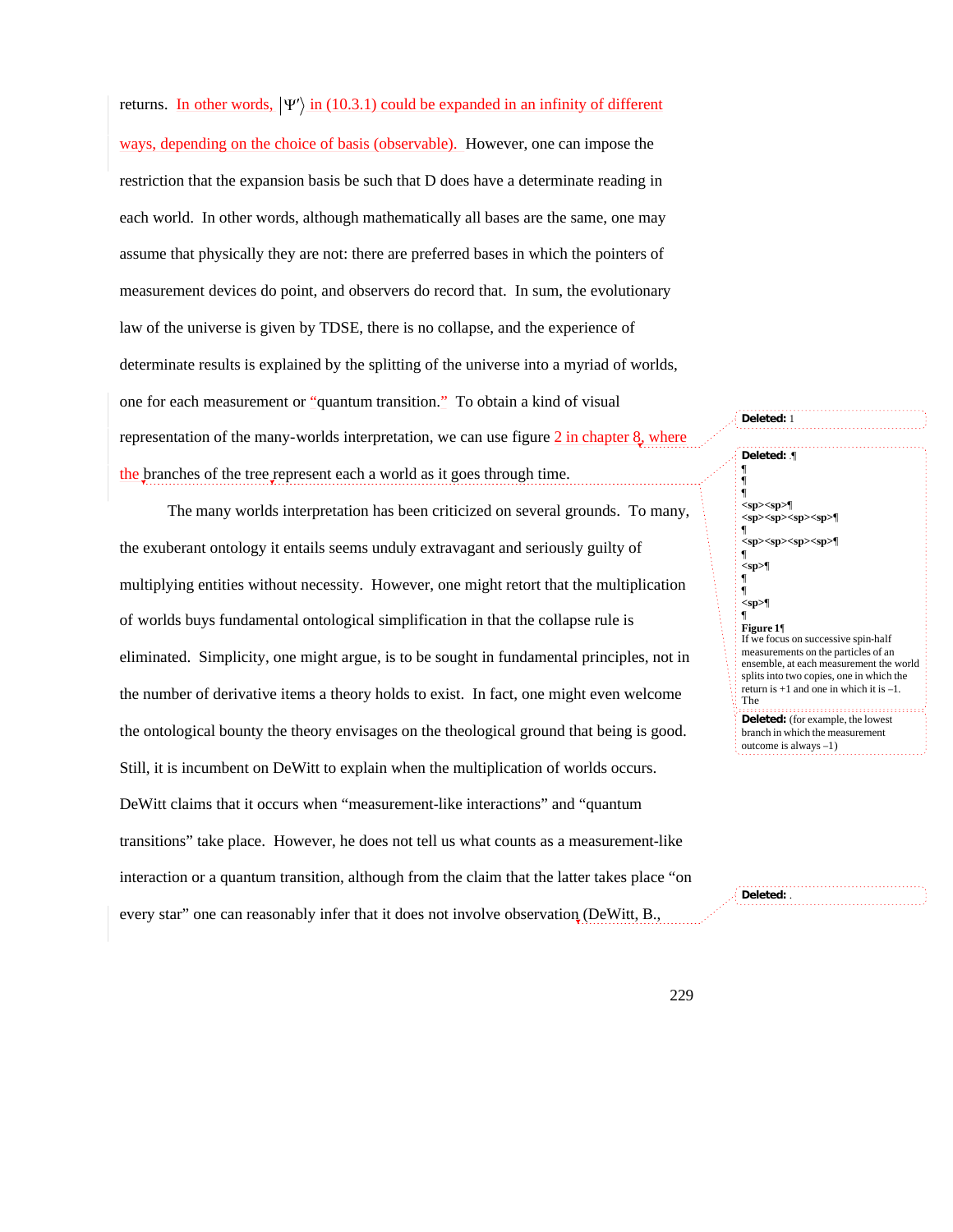**Deleted:** 

**Deleted:** 18.

(1970) in De Witt, B., and Graham, N., (eds.) (1973): 161). Presumably, an interaction between a quantum system and a macroscopic system would count as a quantum transition, but it is not clear what one ought to say about microscopic interactions; for example, how strong must the interaction be in order to have a splitting of the universe?

Another objection, emphasized by both Albert and Barrett, is that the manyworlds theory is unable to account for the probabilistic aspect of quantum mechanics. At first blush, given that every summand in  $(10.3.1)$  describes a world it would seem natural to say that world  $|\psi_i\rangle \otimes |\chi_i\rangle$  obtains with probability  $|c_i|^2$ . However, this cannot be right Perhaps, one could claim that there is a probability  $|c_i|^2$  that the experimenter ends up in because according to the many worlds interpretation *all* worlds exist simultaneously. develops into the world described by  $|\psi_i\rangle \otimes |\chi_i\rangle$ . But it is hard to make much sense of the world described by  $|\psi_i\rangle \otimes |\chi_i\rangle$ , that is, there is a probability  $|c_i|^2$  that *one's* world this suggestion. One's immediate future, as it were, involves many slightly different worlds each containing a slightly different copy of one. It looks as if one actually ends up in many worlds, if that makes any sense. The problem here is that talking sensibly about personal identity through time with selves constantly splitting into almost identical copies of the original and inhabiting physically disconnected worlds is a tall order to put it mildly. Worse, without some account of the *j*dentity of physical items through time, one can hardly talk about repeated measurements on the same system or, more generally, empirical predictions of results obtained at different times. Consequently, the many worlds interpretation must engage in substantive and very controversial metaphysics in order to succeed.

**Deleted:** Serious as the omission is, one could nevertheless argue that it is not worse than the one found in the orthodox interpretation, which fails to tell us why and when collapse occurs, in part because it cannot provide a satisfactory account of measurement.

**Deleted:** diachronic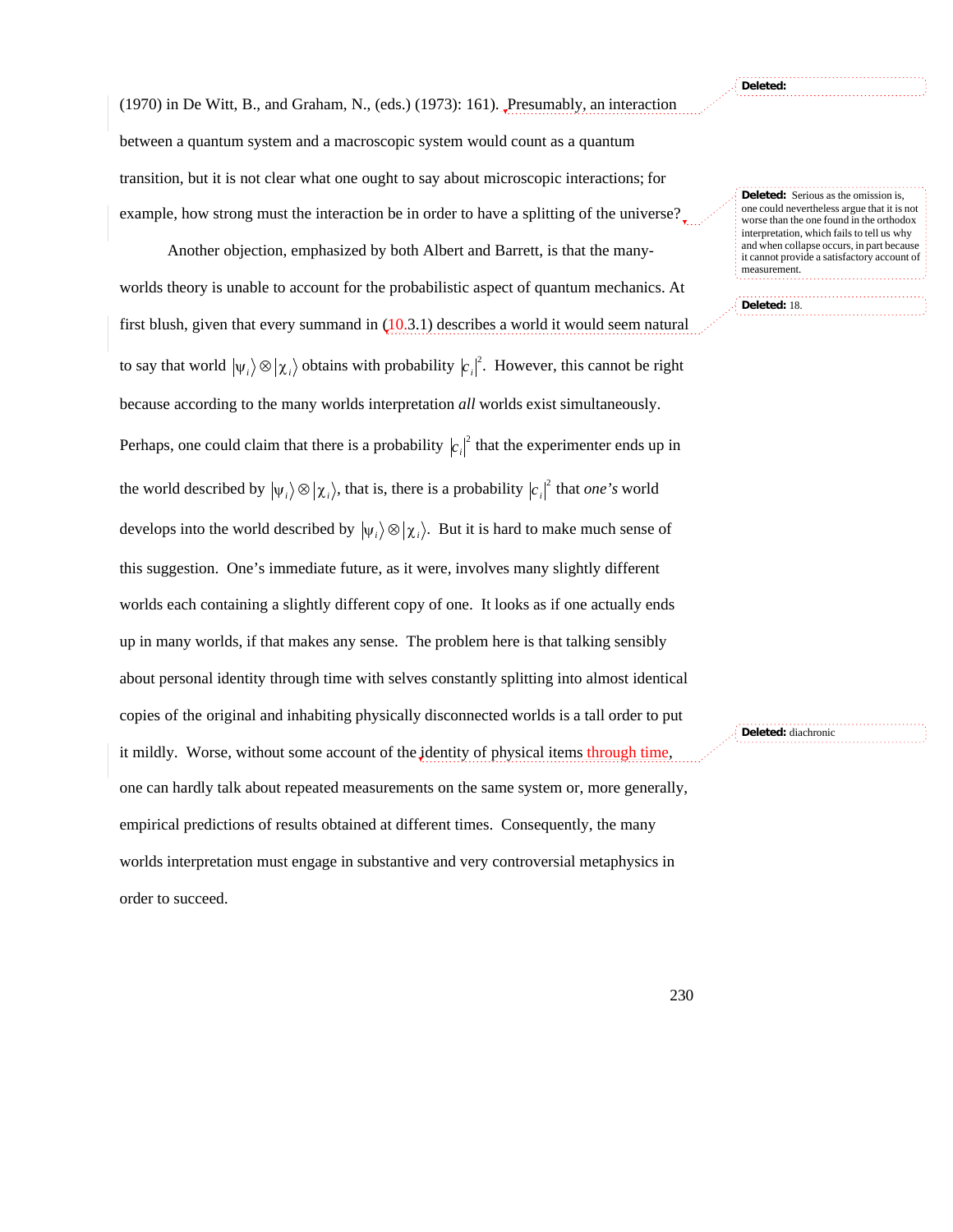Even granting the metaphysics, since all physically possible worlds within the framework of preferred bases exist simultaneously, there are world-branches in which the usual statistical results of quantum mechanics do not apply. So, why are we not in such a world? The suggestion that such branches are simply absent is in conflict with the basic idea behind the many worlds interpretation that all the terms in  $(10.3.1)$  are on the same footing. Alternatively, one may invoke the anthropic principle that although such worlds do exist, they are nevertheless without intelligent life capable of recording such statistics (DeWitt, B., (1970) in De Witt, B., and Graham, N., (eds.) (1973): 163). That is, we

humans can exist only in a branch in which the usual statistical results of quantum physics obtain. But of course, since we have little sense of what quantum arrangements are necessary to support of intelligent life, there might be other branches in which other intelligent beings obtain different statistical returns.

Another objection has to with the lack of awareness of the splitting process. If my world splits into many almost identical copies every time a measurement or a quantum transition occurs, the splitting must occur at a phenomenal rate. So, why are we unable to detect it? The answer, DeWitt claims, is that no experiment can detect the presence of the other worlds (Ibidem, p. 165). But the only way to insure such a result is to assume that the different worlds lie on space-time structures that are disconnected, so that no physical relation can exist among them. So, an apparently trivial event like my measuring the spin of an electron causes a global split of space-time, and this seems simply preposterous (Earman, J., (1986): 224). **Deleted:** . **Deleted:** .

**Deleted:** 

**Deleted:** falsifying quantum mechanics

**Deleted:** 18.

**Deleted:** the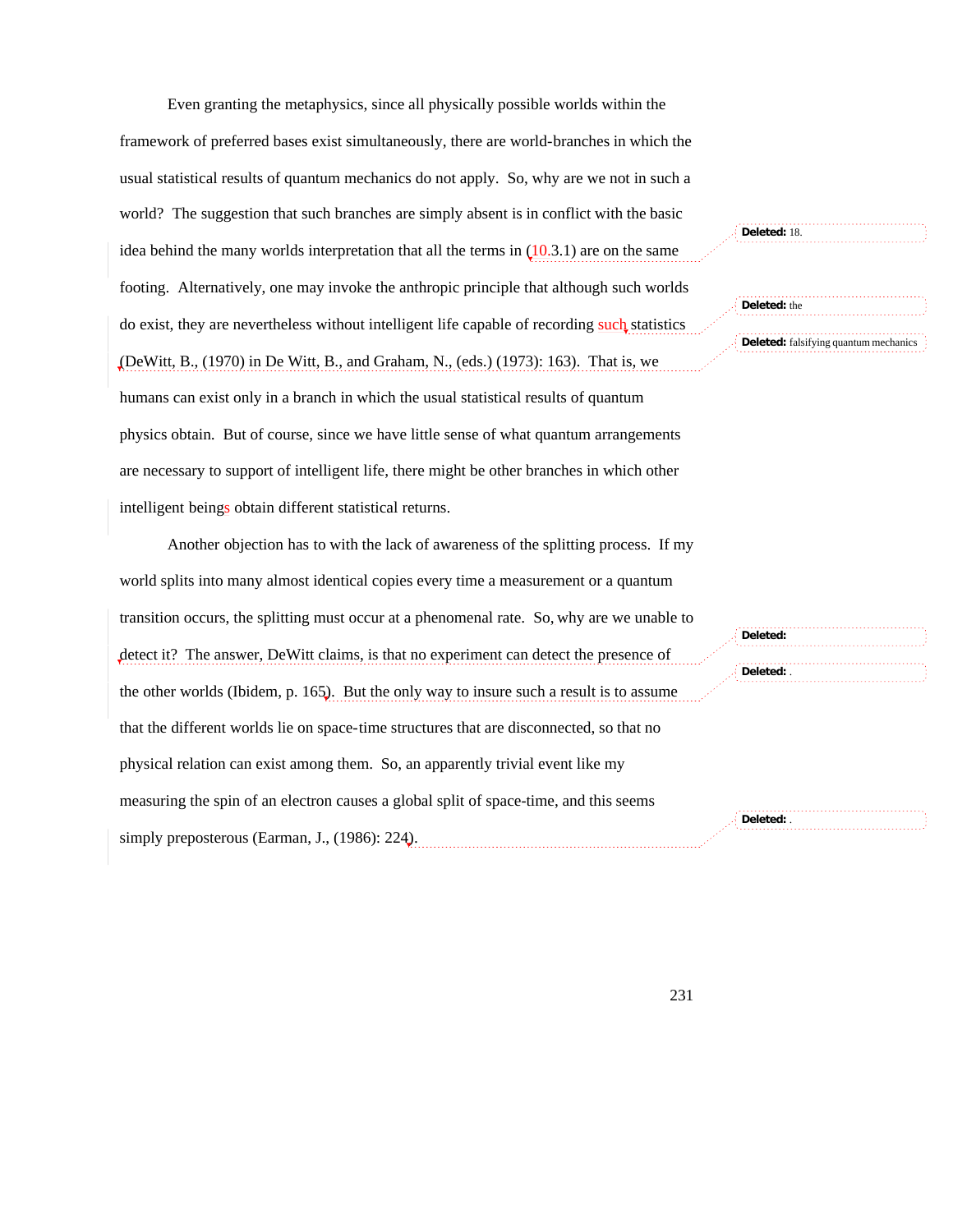# **10.5 The One and the Many Minds Interpretation**

Broadly speaking, while the many worlds interpretation takes each branch in Everett's tree to describe a world, the many minds interpretation takes each branch to correspond to a mind having certain beliefs. There are different and incompatible versions of this interpretation, but most of them share a common story about mental dynamics that is based on three rules.

The first rule (R1) says that each term in  $(10.3.1)$  corresponds to a mind having the appropriate belief. So, for example, suppose that after measurement the system is in state

$$
|\Psi\rangle = \left(\frac{1}{2}|\uparrow_z\rangle \otimes |\chi^{\scriptscriptstyle{w}}_+\rangle + \frac{\sqrt{3}}{2}|\psi_z\rangle \otimes |\chi^{\scriptscriptstyle{w}}_-\rangle\right),\tag{10.5.1}
$$

where  $\chi^*$  represents the brain of observer W being in the physiologically appropriate † brain of observer W being in the physiologically appropriate state resulting from its state resulting from its interaction with an SGZ recording +1, and  $\langle \chi^{\nu} \rangle$  represents the interaction with an SGZ recording -1. Then,  $\left| \uparrow_z \right> \otimes \left| \chi^*_{\perp} \right>$  corresponds to a mind † corresponds to a mind associated with observer W believing that the measurement return associated with observer W believing that the measurement return is +1, and  $\ket{\downarrow_z}\otimes\ket{\chi_z^{\scriptscriptstyle w}}$  $is -1.$ 

The second rule (R2) says that the probability of having certain beliefs is equal to the squared modulus of the expansion coefficient of the associated quantum term in the vector expansion. Hence, in the example the probability of W believing that he has gotten the measurement return  $-1$  is 3/4.

**Deleted:** Finally, it is hard to reconcile the constant splitting of the universe with various conservation principles, such as the conservation of energy. Of course, one might argue that since we live in only one branch the splitting story guarantees that we shall conclude that energy is conserved. Still, energy conservation does not obtain at the level of the universe as a whole, unless one makes strange assumptions. But that quantum mechanics but not conservation laws should straightforwardly apply to the universe as a whole is, to put it mildly, puzzling. ¶ ¶ **18.**

**Deleted:** 18.

**Deleted:** 18.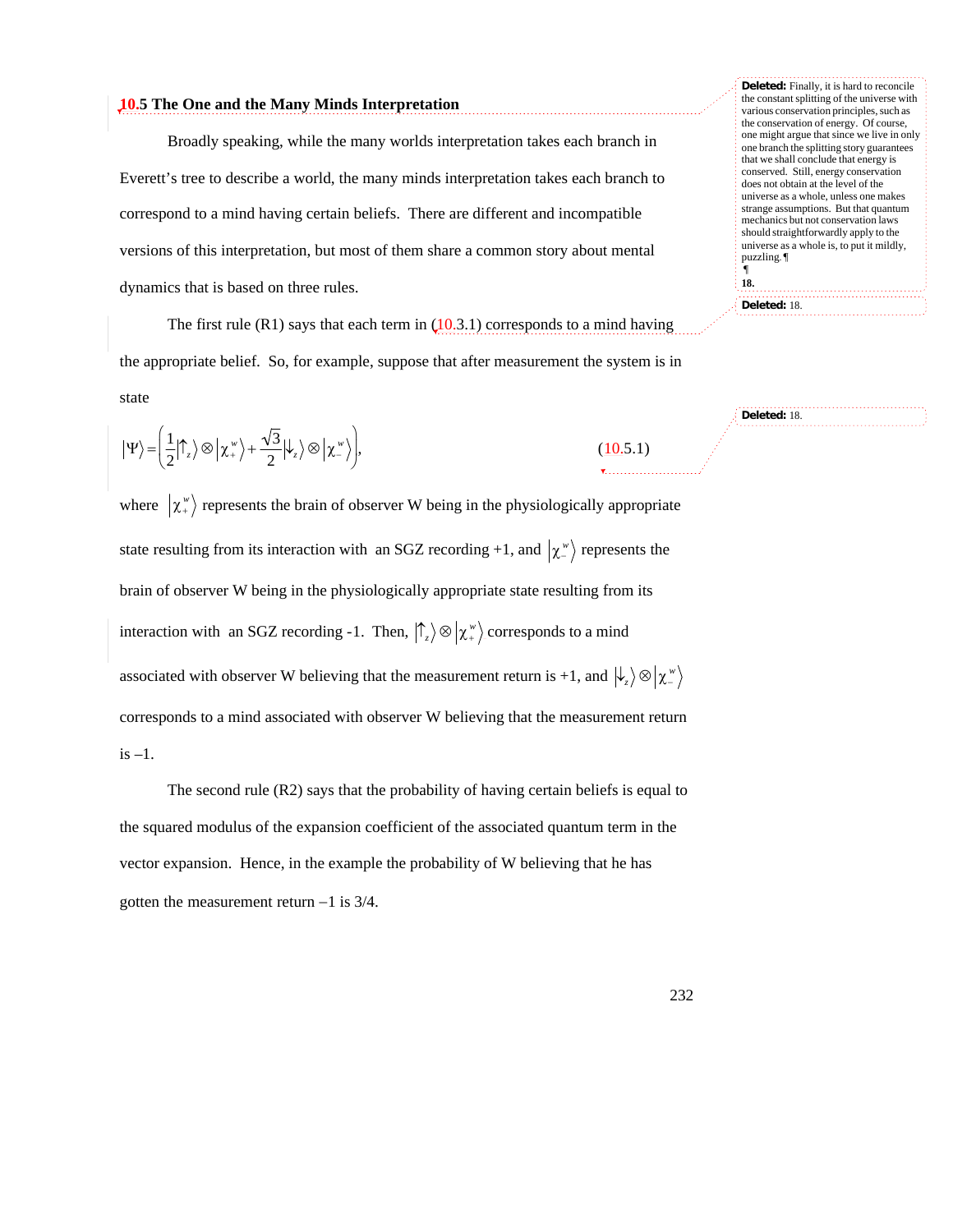The third rule (R3) says that R2 applies only to those terms in the expansion of

 $|\Psi\rangle$  that are compatible with the previous part of the branch representing W's mind. In other words, R3 tells us to eliminate those terms that are incompatible with W's past beliefs about measurement returns and then renormalize the state vector.<sup>10</sup> The rationale for R3 can be seen as follows. Suppose that once  $(10.5.1)$  obtains, W believes he got +1 as a measurement return. Imagine now that W decides to re-measure *S<sup>z</sup>* . Then, if everything works properly, the state vector will become

$$
|\Psi'\rangle = \left(\frac{1}{2}|\uparrow_z\rangle \otimes \left|\chi^{\,\nu}_+, \chi^{\,\nu}_+\right\rangle + \frac{\sqrt{3}}{2}|\downarrow_z\rangle \otimes \left|\chi^{\,\nu}_-, \chi^{\,\nu}_-\right\rangle\right),\tag{10.5.2}
$$

where  $\langle \chi^{\nu}, \chi^{\nu} \rangle$  symbolizes getting +1 twice. An indiscriminate application of R2 would lead to the conclusion that, corresponding to  $\left| \int_z \right> \otimes \left| \chi^*_{+}, \chi^*_{+} \right>$ , there is a 25% probability  $\mathbf{L}^{\text{eff}}$ that W will believe he got +1 twice, and that, corresponding to  $\ket{\psi_z}\otimes\ket{\chi''_-, \chi''_+}$ , there is a the times, since in the first measurement he got  $+1$ . R3 tells us to eliminate 75% probability that W will believe he got –1 twice. But then W will be wrong 75% of  $\ket{\psi_z}\otimes\ket{\chi''_-, \chi''_+}$  and renormalize the state vector, so that R2 will tell us that there is a 100% probability that W will believe he got +1 twice. This is the outcome one would want to have in order to guarantee that O is right at least about his own past beliefs if not about the physical state of the world.

Of course, since the actual physiological state of W's brain is a superposition one has to assume that the minds involved are not physical entities, since the associated

 $10$  Of course, the elimination of expansion terms and the renormalization apply only within the mental dynamics and not within the physical dynamics.

 $\overline{1}$ 

**Deleted:** 18.

**Deleted:** 18.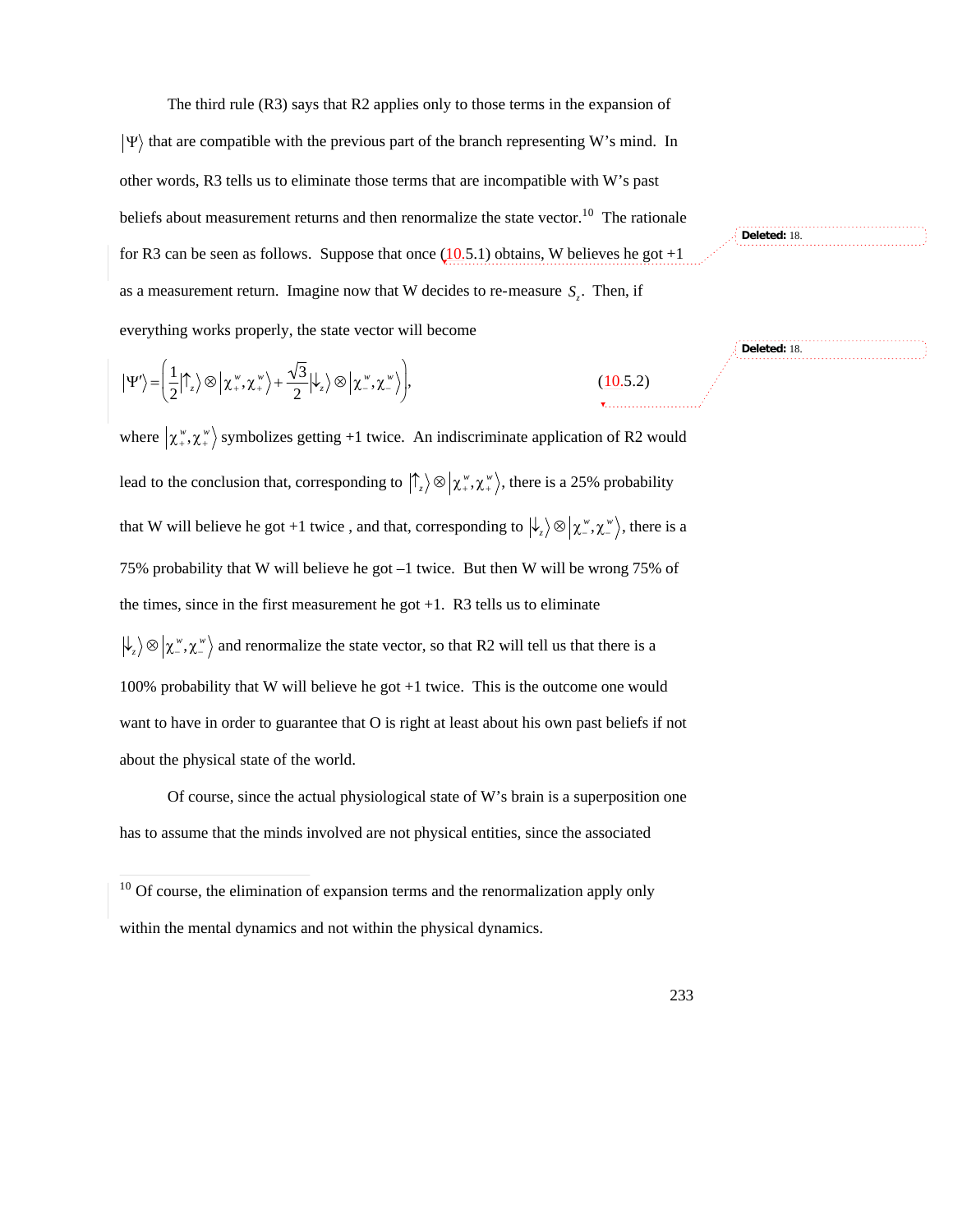observers do have definite beliefs. In fact, the dualism entailed by the many minds interpretations must involve more than epiphenomenalism, for it is hard to see how different minds could emerge out of the same superimposed state, given that pure states are not mixed states.<sup>11</sup> However, in contrast with interactionism, according to which the mind (an immaterial substance) interacts with the body, one may assume that the physical world is causally closed in the sense that no immaterial mind causes anything in it, thus avoiding potential conflicts with conservation laws. It is also worth nothing that although W believes that he got  $+1$  (or  $-1$ , as the case may be) as a measurement return, EE tells us that in reality he got neither, since the SGZ is also in a state of superposition. Hence, although the theory aims at explaining why we believe we got certain measurement returns, it also entails that we are systematically wrong in our beliefs about the physical world.

One way to develop the many minds interpretation is to assume that at any time one and only one branch represents an actual mind, while all the other branches represent only possible but unactualized minds. Let us call this the "single mind interpretation" (Albert, D. Z., (1992): 126-29). Then, an observer's brain (which, remember, is in a state of superposition) will be associated with one and only one mind. Then, because of (R3) one's present beliefs will be in accordance with one's past beliefs, and because of (R1) and (R2) they will also be in accordance with quantum mechanical statistics.

However, the single mind interpretation suffers from two major problems. First, nothing in the state vector determines which mind is actual and which is not. In effect,

 $11$  Epiphenomenalism is the view that mental states are effects of brain activity but are causally inert, just surface phenomena with no causal power.

 $\overline{1}$ 

**Deleted:** .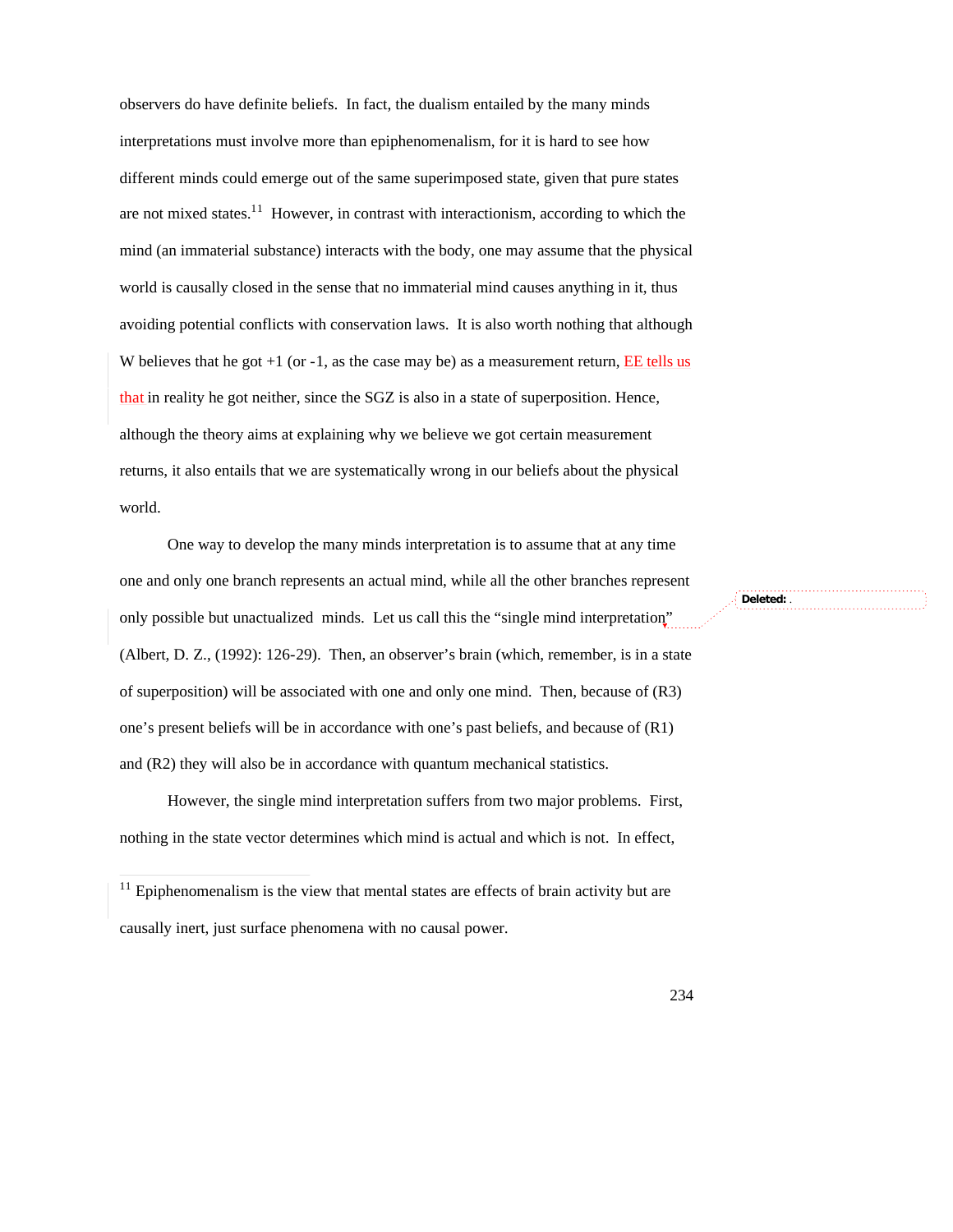then, one must introduce the mental equivalent of the collapse postulate in order to bring one and only one mind out of potentiality. But then perhaps one might as well stick with the orthodox interpretation. It is true that collapse applied only to minds is perhaps less ontologically demanding than collapse applied to physical systems as well, but at least in the orthodox interpretation collapse is supposed, albeit obscurely, to be brought about by measurement, while in the single mind interpretation it just appears out of the blue.

Second, the single mind interpretation fails to coordinate the beliefs of actual individual minds, and therefore it leads to solipsism. To see why, consider the state

$$
|\Phi\rangle = \left(\frac{1}{2}|\uparrow_z\rangle \otimes |\chi_z^{\nu}\rangle \otimes |\chi_z^{\rho}\rangle + \frac{\sqrt{3}}{2}|\psi_z\rangle \otimes |\chi_z^{\nu}\rangle \otimes |\chi_z^{\rho}\rangle\right),
$$

where the first term corresponds to observers W and P believing that they got  $+1$  as a measurement return, and the second term corresponds to W and P believing that they got  $-1$ . Since  $|\Phi\rangle$  does not determine which minds are actual, it may happen that W's mind both W and P believe they have obtained +1 and P will think that both W and P believe is associated with the first term and P's mind with the second. Hence, W will think that they have obtained –1. Hence, W and P will have incompatible beliefs. Clearly, the problem is the lack of coordination among the beliefs of the two observers. Of course, one could modify R3 to obtain such coordination by demanding that all minds be associated with the same branch. So, in our example, both W and P would have to be associated either with the first or the second term in the state vector expansion (Barrett, J., A., (1999): 191). The result would be the creation of a sort of preestablished harmony among minds, which seems preposterous.

Another attempt at solving the coordination problem consists in allowing all the minds associated with any branch to exist simultaneously. Let us call this the "many

**Deleted:** 18.

 $(10.5.3)$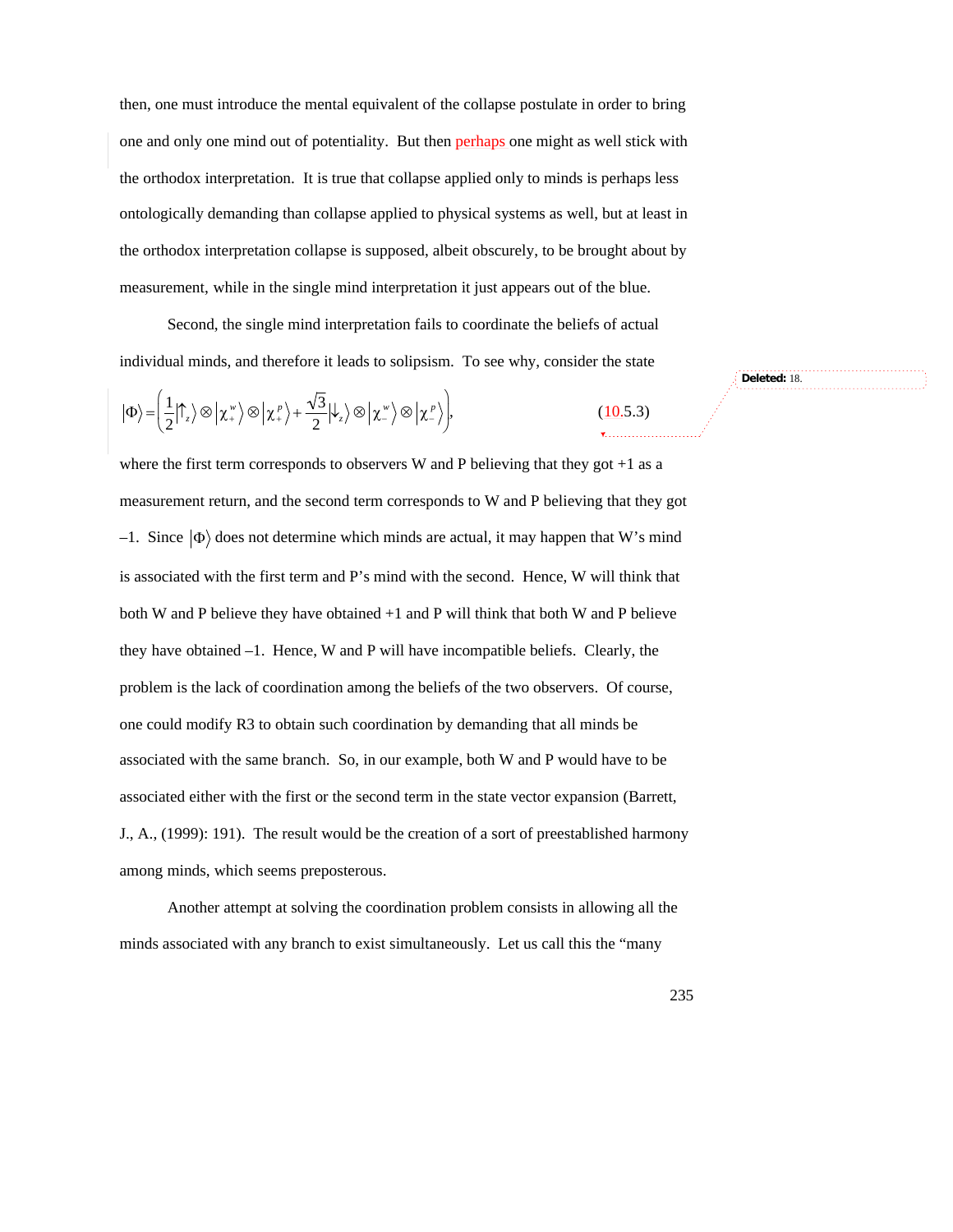minds interpretation" (Albert, D. Z., (1992): 130-33). An observer's brain, then, will be associated with more than one mind, in fact with a continuous infinity of minds. In addition, the percentage of such minds having a certain belief will be equal to the squared modulus of the expansion coefficient of the term in MP associated with that belief by (R1)-(R3). So, in the above example, W will be associated with an infinity of minds, 25% of which (let us call any of them " $W_+$ ") believe that both W and P got +1, and 75% analogous story, involving  $P_+$  and  $P_-$  will apply to P. But then any of  $W_+$ 's beliefs about of which (let us call any of them " $W_{\perp}$ ") believe that they both got  $-1$ . A completely this specific measurement will be coordinated with any of  $P_+$ 's, and any of  $W_-$ 's with any of  $P_{\perp}$ 's. Hence, the coordination problem is solved: if W and P witnessed the result of the very same experiment, then a  $W_+$  will be talking, as it were, to a  $P_+$ , and a  $W_-$  to a  $P_-$ . obtained although, of course, no measurement results have been obtained since STDE is That is, there will be minds that agree about what measurement results they have the correct description of the physical story and there is no collapse.

In addition, Albert has argued that the many minds interpretation is local (Albert, D. Z., (1992): 131-32). In fact, consider the EPR situation expressed by

$$
\frac{1}{\sqrt{2}} \left( \int_{z}^{a} \psi_{z}^{b} \right) \otimes \left| \chi_{+}^{a} \right\rangle_{W} \otimes \left| \chi_{-}^{b} \right\rangle_{P} - \left| \psi_{z}^{a} \right\rangle_{V}^{b} \otimes \left| \chi_{-}^{a} \right\rangle_{W} \otimes \left| \chi_{+}^{b} \right\rangle_{P} \right)
$$
\n(10.5.4)

where observer W is at *a*'s location and observer P at *b*'s. When W performs his measurement on *a*, rules R1-R3 entail the following. Half of W's minds will believe that he got  $+1$  and P got  $-1$ , and the other half that he got  $-1$  and P got  $+1$ . A completely analogous story is true of P upon his measurement on *b*. Hence, when W and P compare their results, the appropriately correlated minds will "talk" to each other. Since there is no collapse, no transition from potentiality to actuality (all the minds are actual), the issue **Deleted:** fuzzy **Deleted:** sharp

**Deleted:** 18.

**Deleted:** .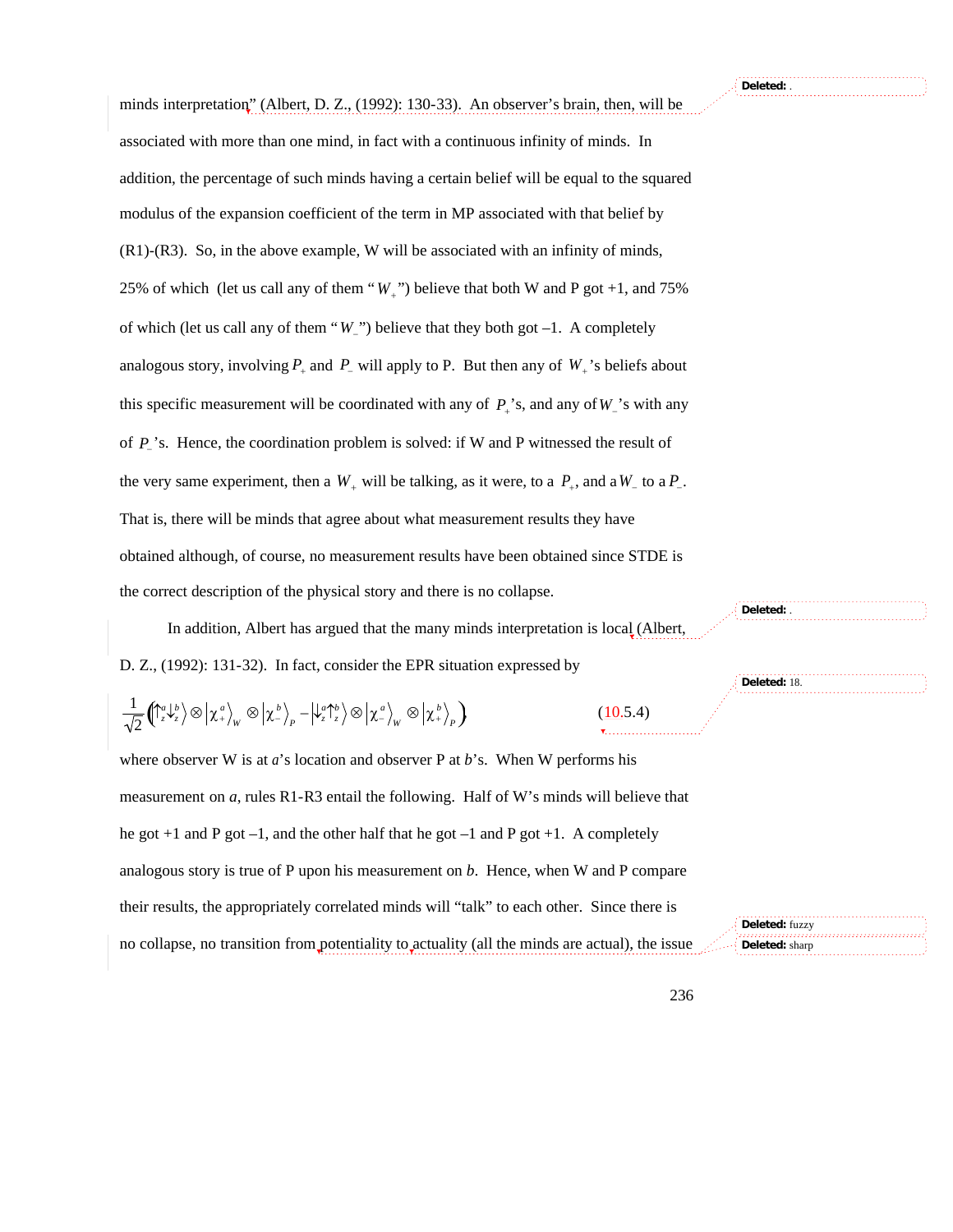**Deleted:** ¶

of non-locality does not arise. However, the price the many minds interpretation pays is

high. Every observer is associated with an infinity of non-communicating minds holding

incompatible beliefs, and the thought of many deluded minds simultaneously "using" the

same body to communicate different measurement returns to other minds seems crazy.

**Deleted:** inherently **Deleted:** Furthermore, all observers are systematically deceived about the actual state of the world; in fact, there is no causal connection from  $|\Phi\rangle$  to any . . . . . . . . . . . . . belief of any of the minds associated with that quantum state because there is no determinate matter of fact associated with  $\ket{\Phi}$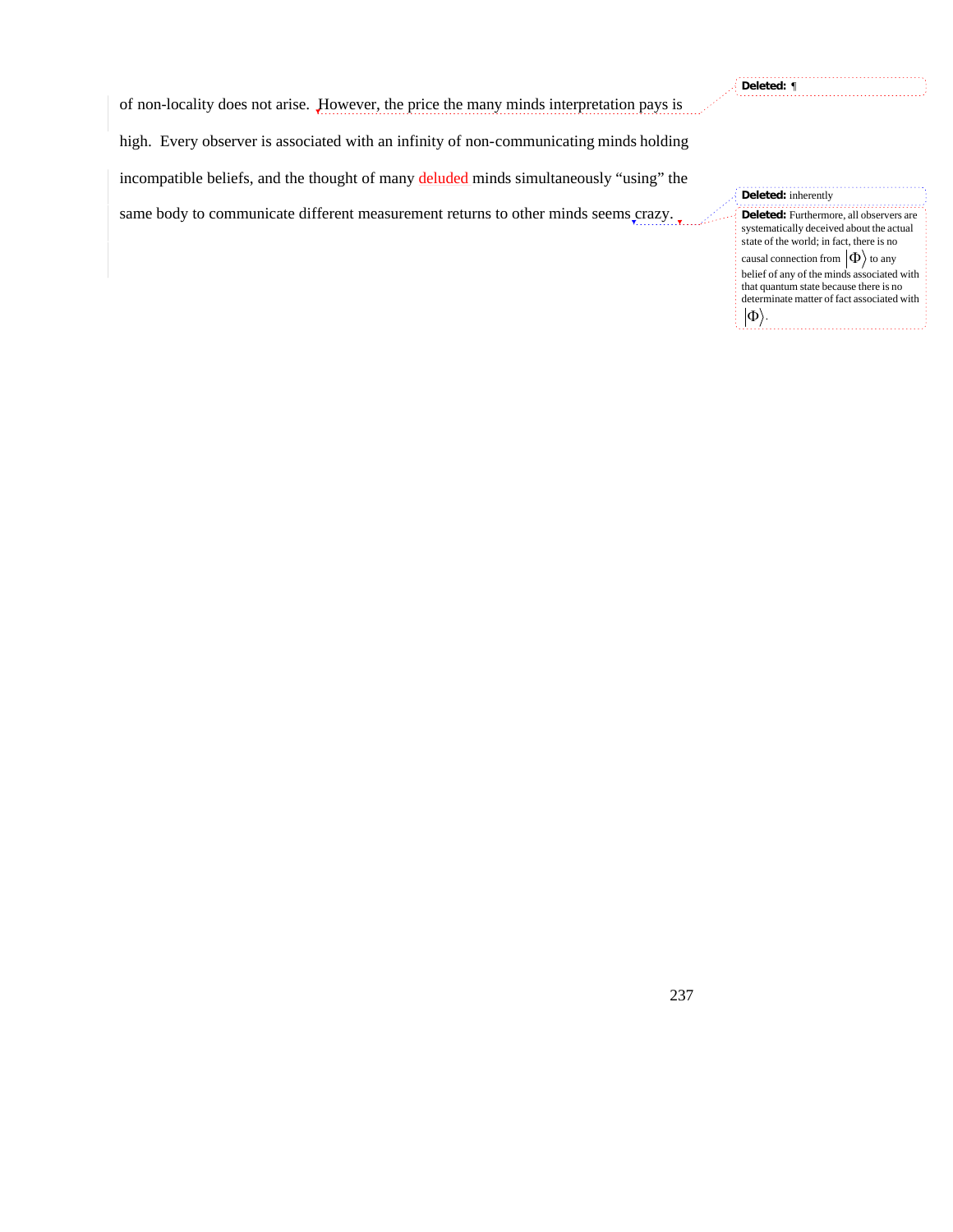**Exercises**

**Exercise 10.1**

1. <u>Verify (10.1.8). [Hint. Set</u>  $\Psi_a = \int_{-\infty}^{\infty} \int \otimes \left| \chi_+ \right\rangle$ ,  $\Psi_b = \left| \psi_z \right\rangle \otimes \left| \chi_- \right\rangle$ ,  $\Psi_c = \left| \hat{\psi}_z \right\rangle \otimes \left| \chi_- \right\rangle$ ,

 $\Psi_d = \psi_z \otimes \chi_+$ . Remember that the tensor product of the bases in two spaces is a

238

basis in the tensor product space].

2. Show that  $M$  in (10.1.7) is Hermitian.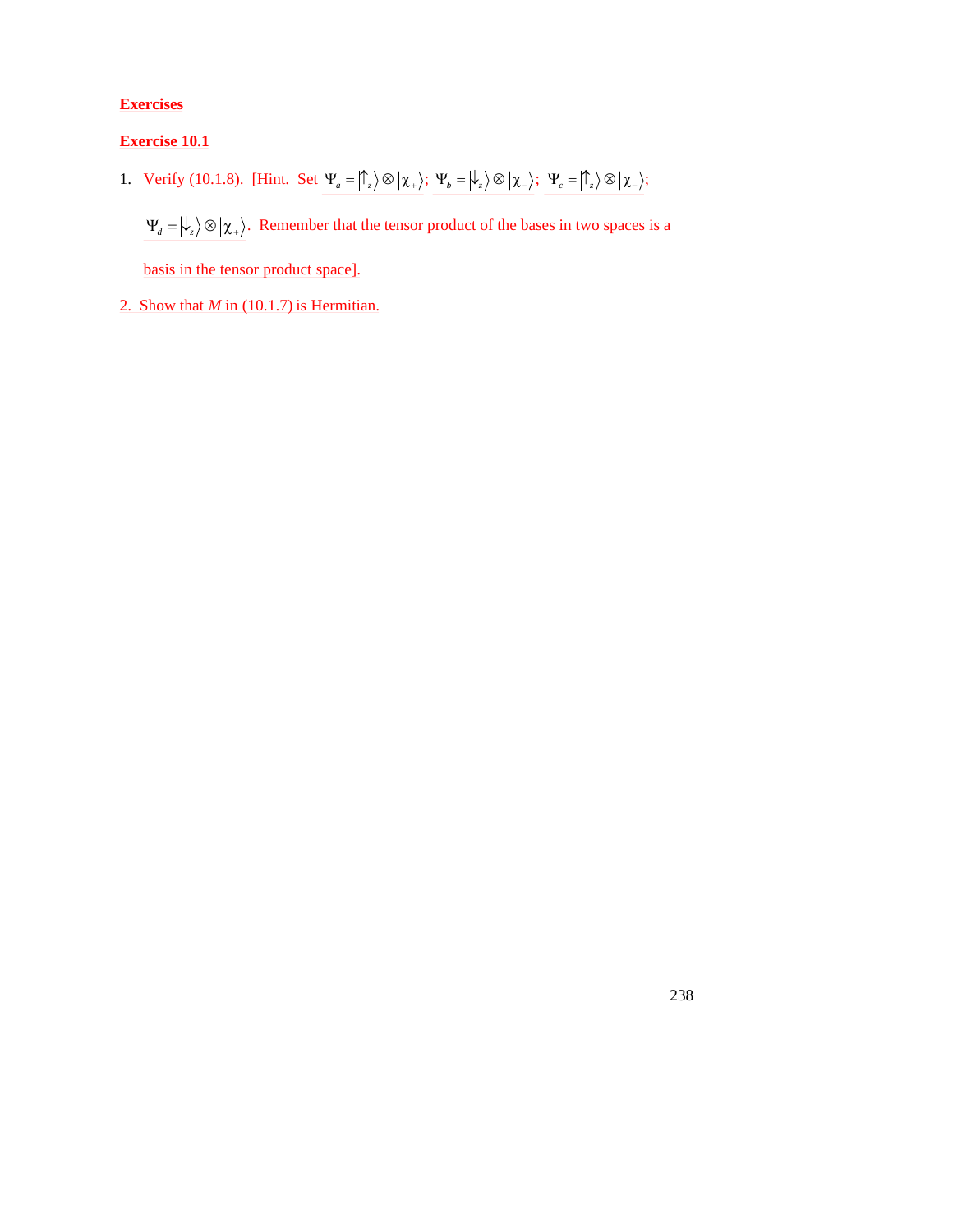## **Answers to the Exercises Exercise**<sub>10.1</sub> 1.

 $(\Psi_a)(\Psi_a|+|\Psi_b)(\Psi_b|)\Psi_a\rangle=|\Psi_a\rangle\langle\Psi_a|\Psi_a\rangle+|\Psi_b\rangle\langle\Psi_b|\Psi_a\rangle=|\Psi_a\rangle$  because  $|\Psi_a\rangle$  and  $|\Psi_b\rangle$  are orthonormal. In addition,  $(\Psi_a)(\Psi_a | + |\Psi_b \rangle \langle \Psi_b |) \Psi_c \rangle = |\Psi_a \rangle \langle \Psi_a | \Psi_c \rangle + |\Psi_b \rangle \langle \Psi_b | \Psi_c \rangle = 0$ 

because  $|\Psi_e\rangle$  is orthonormal to  $|\Psi_a\rangle$  and  $|\Psi_b\rangle$ . The other two cases are proved

analogously.

2. 
$$
\left[ (\uparrow_z) \otimes \upharpoonright x_+) \right] (\chi_+ \otimes \langle \uparrow_z \upharpoonright) + (\downarrow_z) \otimes \upharpoonright \chi_-) \left( \chi_- \otimes \langle \downarrow_z \upharpoonright) \right]^+ =
$$

$$
(\uparrow_z) \otimes \upharpoonright x_+) \left( \chi_+ \otimes \langle \uparrow_z \upharpoonright) + (\downarrow_z) \otimes \upharpoonright x_-) \left( \chi_- \otimes \langle \downarrow_z \upharpoonright) =
$$

that is,  $M^+ = M$ .

## **Deleted: Summary¶**

Solutions to the measurement problem that deny the universal validity of TDSE.¶ <#>von Neumann: A measurement involves a chain at one end of which is the quantity being measured and at the other end is the observing subject.¶ TDSE does not give a correct account of the whole measurement process. After entanglement, the state vector collapses onto one of the eigenvectors of the operator representing the measured dynamical observable. (Projection Postulate). It does not matter when in the measuring process the collapse takes place because at the end the measurement returns are the same. ¶ Problems:¶

<#>If collapse is a physical event, the time of its occurrence is empirically relevant. ¶

<#>At measurement, all that happens is an energy exchange within the closed system made up of the observed system and the apparatus, and TDSE should deal with that.

### <#>Rovelli's operator:

†

 $M = (\uparrow_{z}) \otimes |\chi_{+}\rangle)(\chi_{+} | \otimes \langle \uparrow_{z}|)$ . It determines when the correlation between observable and measurement apparatus occurs, suggesting that already then the pointer of the apparatus is at some definite position. However, *M* itself is subject to all the usual interpretive ambiguities. ¶ <#>GRW (a type of spontaneous localization theory): Non-linear terms are added to TDSE so that the wave function undergoes random spontaneous localization processes in such a way as to minimize collapse at the micro-level but obtain the correct expectation values at the macro-level.¶ Problems:¶ <#>The theory seems ad hoc. ¶ <#>In some respects it duplicates the effects of decoherence, which is much faster. ¶ <#>It is at best doubtful that it can account for all types of measurement. ¶ ¶ Solutions to the measurement problem that deny the observer's reliability principle. ¶ <#>Everett: Although the observer is one individual physical system throughout the measurement process, by appealing to the notion of relative state one can hold that its state splits into different simultaneously existing branches, each representing a different outcome of the measurement. The observer is unaware of the splitting. ¶ Problem: It is hard to tell what the theory really amounts to.¶ <#>Many worlds interpretation (DeWitt): while the universal vector in a stati superposition describes the global state of the universe, at every measurement or **Deleted: 18.** ... [2]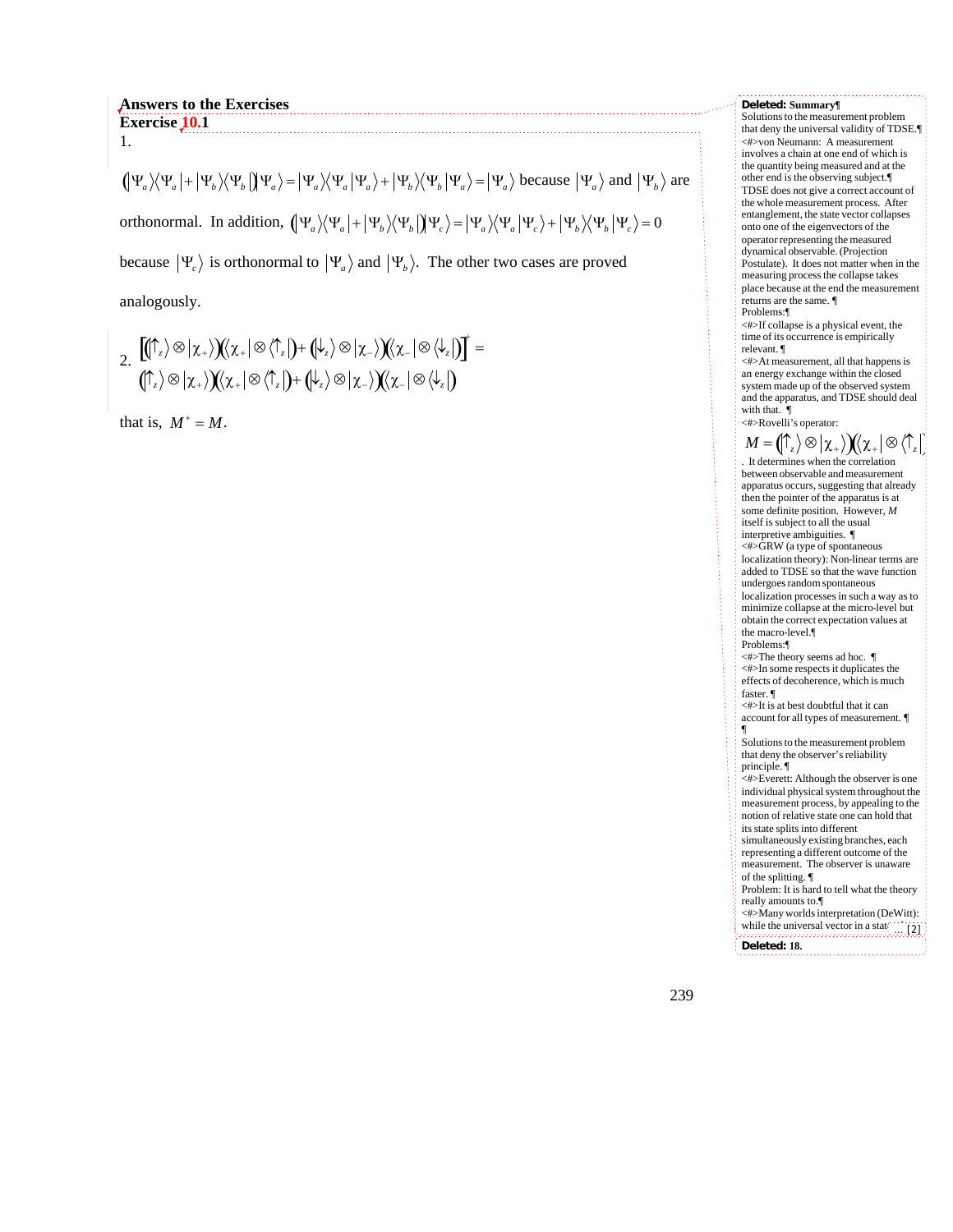A further difficulty is that it is far from clear whether SL theories can really account for all types of measurement. Albert and Vaidman have come up with the following scenario. (Albert, D. Z., and Vaidman, L., (1988); Albert, D. Z., (1992): 92- 111). Consider the SGX example described above with one crucial difference: instead of pointers, we have two locations A and B on a fluorescent screen lighting up when one of the particles coming out of the SGX device hits it. Let us now follow the particle and see whether GRW delivers an experimental outcome, that is, the appropriate correlation between the value of  $S<sub>x</sub>$  and the lighting up at A or B. Let us proceed step by step.

system's evolution is effectively described by TDSE, and therefore GRW's mechanism First step: the particle is in flight between SGX and the screen. Since *N*=1, the for mimicking collapse does not kick in yet, as it were.

Second step: the particle hits the screen and it kicks some of the electrons of the fluorescent atoms into excited orbitals. Then, the state of the system is given by the superposition

$$
\begin{aligned}\n\left| \Psi \right\rangle &= \frac{1}{\sqrt{2}} \left| \uparrow_x \right\rangle \otimes \left| A \right\rangle \otimes \left| e_1^+ \right\rangle \otimes \dots, \otimes \left| e_i^+ \right\rangle \otimes \left| e_{i+1}^- \right\rangle \otimes \dots, \otimes \left| e_n^- \right\rangle + \\
&+ \frac{1}{\sqrt{2}} \left| \downarrow_x \right\rangle \otimes \left| B \right\rangle \otimes \left| e_1^- \right\rangle \otimes \dots, \otimes \left| e_i^- \right\rangle \otimes \left| e_{i+1}^+ \right\rangle \otimes \dots, \otimes \left| e_n^+ \right\rangle \\
&\quad (18.2.2)\n\end{aligned}
$$

where  $|A\rangle$  indicates that the particle is at A,  $|e_1\rangle$ ,  $|e_i\rangle$  are the states of the  $\mathbf{r} = \mathbf{r} \cdot \mathbf{r}$ fluorescent electrons near A,  $|B\rangle$  indicates that the particle is at B,  $|e_{i+1}\rangle$ ,..., $|e_{N}\rangle$  are the states of the fluorescent electrons near B,  $|e^{+}\rangle$  indicates that the electron is excited, and finally  $\ket{e^-}$  indicates that the electron is at ground state. Suppose now that the wave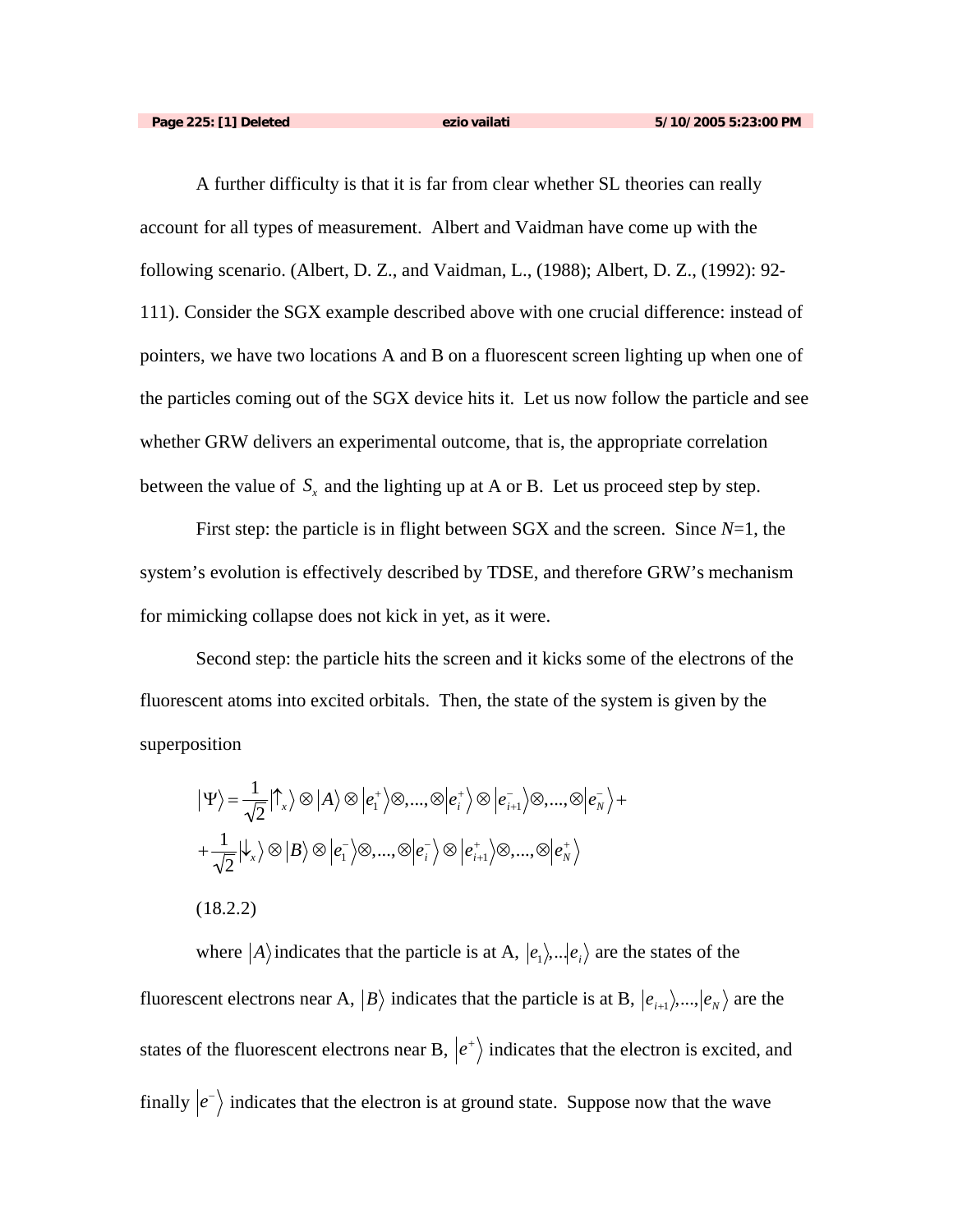function of electron  $e_i$  undergoes localization, that is, suppose that its spread is equal to zero? Since the states of the electrons are distinguished not in terms of position,  $d \approx 10^{-7}$  *m*. Will this be sufficient to make one of the two addenda in (18.2.2) *de facto* but in terms of energy levels, the question is whether *d* can distinguish  $|e_i^{\dagger}\rangle$  and  $|e_i^{\dagger}\rangle$  in excited orbital is much smaller than  $d$ . So, at this stage GRW does not produce the terms of position. The answer is negative, since the distance between a stationary and an definite outcome we want.

Third step: since excited orbitals are unstable, in a very short time, the electrons revert to the ground states emitting photons in the process. Here, (18.2.2) would finally develop into a state vector in which the photons emitted at A and those emitted at B have a difference in position (a few centimeters) that is much larger than *d*. However, in a time much too short for GRW to operate, the wave packets of the various photons will overlap in position space, and even at this stage GRW will fail to mimic standard collapse.

We can summarize the situation by saying that  $d$  is too large for orbitals and  $\tau$ † pointers results is unable to deliver the same results when fluorescent screens are used. too long for photons. So, the modified TDSE that was cooked up to produce the desired Hence, the analogy between GRW and the law of universal gravitation breaks down, and the constants of GRW do seem too much *ad hoc*. Of course, one could add further steps, taking into account the retina or the brain states of the experimenter, but then GRW leaves physics to get into the idiosyncrasies of human physiology.

**Page 239: [2] Deleted ezio vailati 12/13/2004 8:21:00 PM Summary** Solutions to the measurement problem that deny the universal validity of TDSE.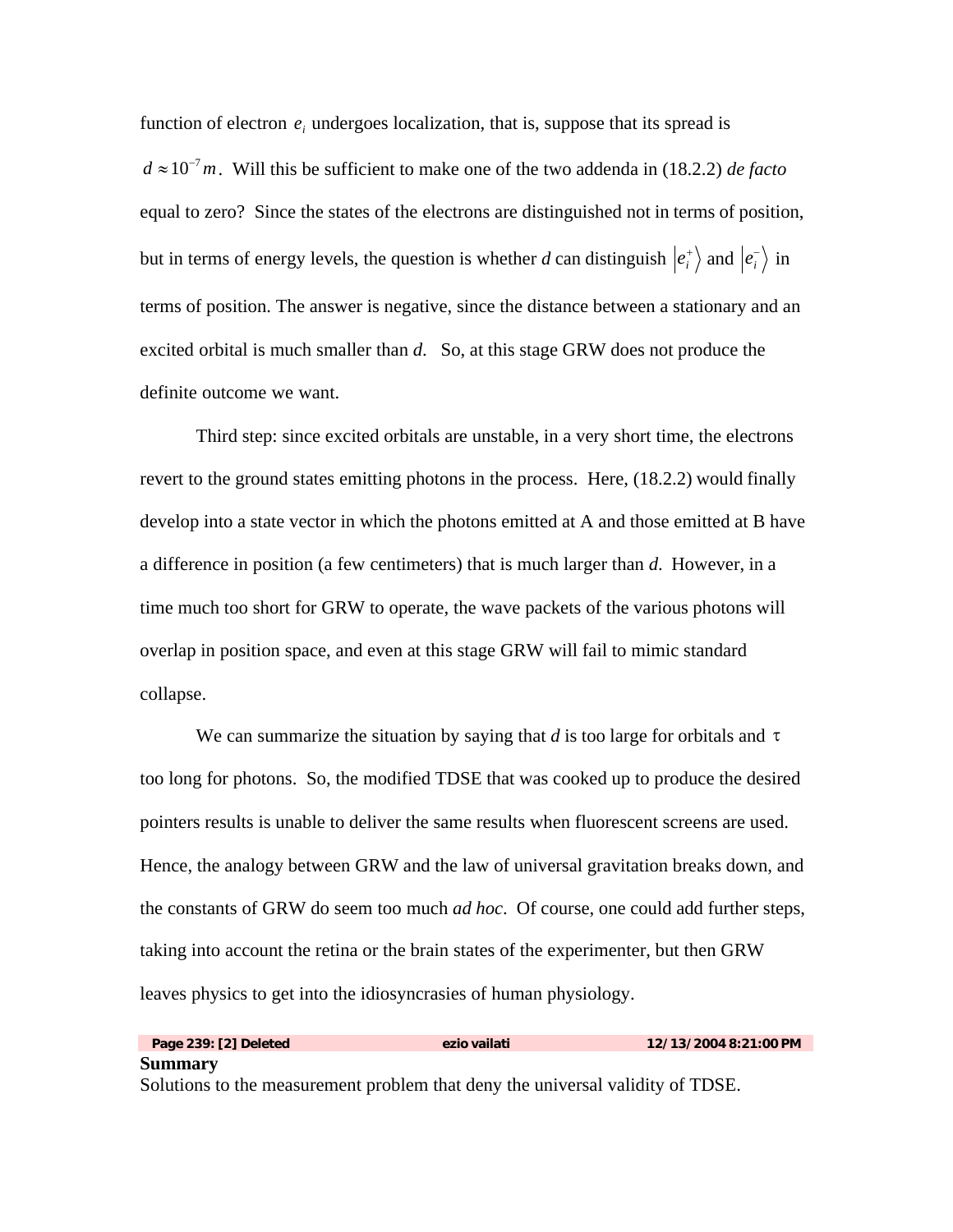von Neumann: A measurement involves a chain at one end of which is the quantity being measured and at the other end is the observing subject.

TDSE does not give a correct account of the whole measurement process. After entanglement, the state vector collapses onto one of the eigenvectors of the operator representing the measured dynamical observable. (Projection Postulate). It does not matter when in the measuring process the collapse takes place because at the end the measurement returns are the same.

Problems:

If collapse is a physical event, the time of its occurrence is empirically relevant.

At measurement, all that happens is an energy exchange within the closed system made up of the observed system and the apparatus, and TDSE should deal with that.

 $\text{Rovelli's operator: } M = \left(\bigcap_z\right> \otimes \left|\chi_+\right> \right) \left(\!\!\left(\chi_+\right| \otimes \left\langle\bigcap_z\right|\!\!\right) + \left(\!\!\left|\downarrow_z\right>\otimes\left|\chi_-\right>\right) \left(\!\!\left(\chi_-\right| \otimes \left\langle\downarrow_z\right|\!\!\right). \text{ It}$ ambiguities. determines when the correlation between observable and measurement apparatus occurs, suggesting that already then the pointer of the apparatus is at some definite position. However, *M* itself is subject to all the usual interpretive

GRW (a type of spontaneous localization theory): Non-linear terms are added to TDSE so that the wave function undergoes random spontaneous localization processes in such a way as to minimize collapse at the micro-level but obtain the correct expectation values at the macro-level.

Problems:

The theory seems ad hoc.

In some respects it duplicates the effects of decoherence, which is much faster. It is at best doubtful that it can account for all types of measurement.

Solutions to the measurement problem that deny the observer's reliability principle. Everett: Although the observer is one individual physical system throughout the

- measurement process, by appealing to the notion of relative state one can hold that its state splits into different simultaneously existing branches, each representing a different outcome of the measurement. The observer is unaware of the splitting. Problem: It is hard to tell what the theory really amounts to.
- Many worlds interpretation (DeWitt): while the universal vector in a state of superposition describes the global state of the universe, at every measurement or quantum transition each element of the superposition describes a world within which a determinate outcome takes place.

Problems:

- There is an exuberant ontology, with each world constantly splitting into new ones.
- It is difficult to account for the probabilistic aspect of quantum mechanics and for the lack of awareness of the splitting process.
- One needs to appeal to the anthropic principle to rule out worlds falsifying the quantum mechanics.
- Quantum mechanics but not conservation of energy applies at the level of the universe as a whole.
- The single mind interpretation: Each term in the measurement superposition corresponds to a mind having the appropriate belief (R1). The probability of having certain